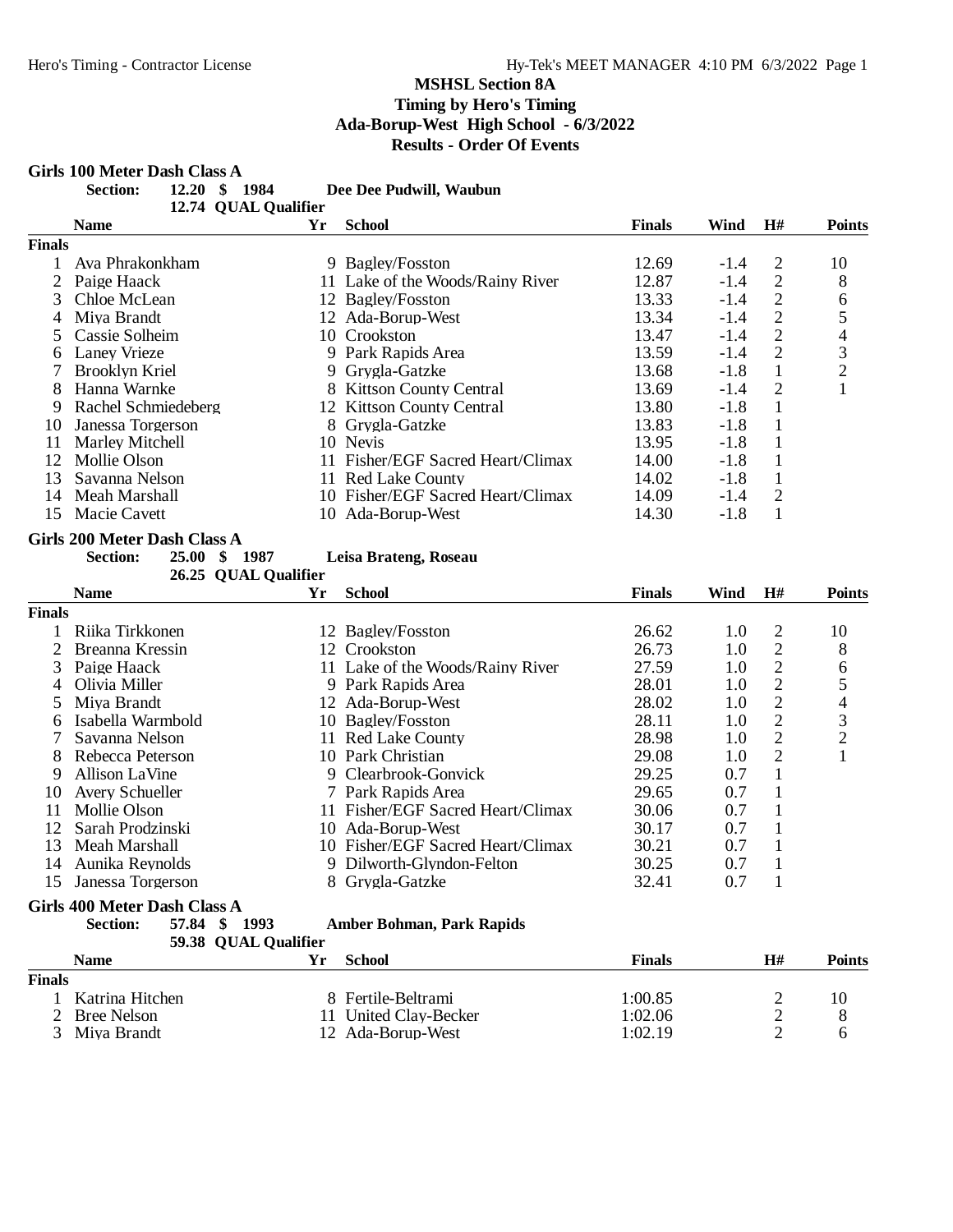## **Finals ... (Girls 400 Meter Dash Class A)**

|        | <b>Name</b>                               | <b>Yr</b>              | <b>School</b>                 | <b>Finals</b> | H#             | <b>Points</b>  |
|--------|-------------------------------------------|------------------------|-------------------------------|---------------|----------------|----------------|
| 4      | Natalia Lopez                             |                        | 11 Park Rapids Area           | 1:02.46       | $\overline{c}$ | $\mathfrak{S}$ |
| 5      | Marin Roragen                             |                        | 12 Fertile-Beltrami           | 1:04.01       | $\frac{2}{2}$  | $\overline{4}$ |
| 6      | Hayden Winjum                             |                        | 12 Crookston                  | 1:04.39       |                |                |
| 7      | Olivia Davis                              |                        | 11 Park Rapids Area           | 1:04.60       | $\mathbf{1}$   | $\frac{3}{2}$  |
| 8      | <b>Faith Lilly</b>                        |                        | 10 Warroad                    | 1:04.73       |                | $\mathbf{1}$   |
| 9      | Morgan Turn                               |                        | 9 Kittson County Central      | 1:04.95       | $\frac{2}{2}$  |                |
|        | 10 Molly Cullen                           |                        | 10 Grygla-Gatzke              | 1:05.34       | $\mathbf{1}$   |                |
| 11     | Katarina Vetter                           |                        | 7 United Clay-Becker          | 1:05.59       | 1              |                |
| 12     | <b>Marley Mitchell</b>                    |                        | 10 Nevis                      | 1:05.83       |                |                |
| 13     | Ellie Sosa                                |                        | 7 Dilworth-Glyndon-Felton     | 1:06.13       |                |                |
| 14     | Kailee Magsam                             |                        | 11 Crookston                  | 1:07.52       | 1              |                |
| 15     | <b>Kaitlyn Larsen</b>                     |                        | 12 Roseau                     | 1:08.06       | 1              |                |
|        | 16 Jenna Thompson                         |                        | 7 Ada-Borup-West              | 1:08.59       | 1              |                |
|        |                                           |                        |                               |               |                |                |
|        | Girls 800 Meter Run Class A               |                        |                               |               |                |                |
|        | <b>Section:</b>                           | 2:13.40 \$ 2001        | Ada Anderson, Roseau          |               |                |                |
|        |                                           | 2:21.48 QUAL Qualifier |                               |               |                |                |
|        | <b>Name</b>                               | Yr                     | <b>School</b>                 | <b>Finals</b> | H#             | <b>Points</b>  |
| Finals |                                           |                        |                               |               |                |                |
|        | 1 Faith Rustad                            |                        | 12 United Clay-Becker         | 2:24.96       | $\overline{2}$ | 10             |
|        | 1:14.012 (1:14.012) 2:24.954 (1:10.942)   |                        |                               |               |                |                |
|        | 2 Addison Lauwagie                        |                        | 9 Park Rapids Area            | 2:25.24       | 2              | 8              |
|        | 1:13.986 (1:13.986) 2:25.238 (1:11.252)   |                        |                               |               |                |                |
|        | 3 Morgan Koppelman                        |                        | 11 Park Rapids Area           | 2:27.89       | 2              | 6              |
|        | 1:13.862 (1:13.862) 2:27.890 (1:14.028)   |                        |                               |               |                |                |
|        | 4 Annika Aakre                            |                        | 8 Park Christian              | 2:28.35       | 2              | 5              |
|        | 1:13.646 (1:13.646) 2:28.347 (1:14.701)   |                        |                               |               |                |                |
|        | 5 Madeline Brandt                         |                        | 8 Park Rapids Area            | 2:34.27       | $\overline{2}$ | $\overline{4}$ |
|        | $1:14.465(1:14.465)$ $2:34.267(1:19.802)$ |                        |                               |               |                |                |
|        | 6 Jimi Brommenschenkel                    |                        | 12 Ada-Borup-West             | 2:34.96       | 2              | 3              |
|        | 1:14.633 (1:14.633) 2:34.954 (1:20.321)   |                        |                               |               |                |                |
|        | 7 Greta Kuznia                            |                        | 8 Kittson County Central      | 2:36.21       | $\overline{2}$ | $\mathbf{2}$   |
|        | 1:16.284(1:16.284)                        | 2:36.210 (1:19.926)    |                               |               |                |                |
|        | 8 Addison Lindow                          |                        | 11 Nevis                      | 2:36.99       | 1              | $\mathbf{1}$   |
|        | 1:15.508(1:15.508)                        | 2:36.983 (1:21.475)    |                               |               |                |                |
|        | 9 Marrissa Mills                          |                        | 9 Northome/Kelliher/Blackduck | 2:37.80       | 1              |                |
|        | 1:18.109 (1:18.109) 2:37.796 (1:19.687)   |                        |                               |               |                |                |
|        | 10 Ellie Adams                            |                        | 10 Warroad                    | 2:43.90       | 1              |                |
|        | 1:20.061 (1:20.061) 2:43.893 (1:23.832)   |                        |                               |               |                |                |
|        | 11 Amanda Schultz                         |                        | 12 Crookston                  | 2:46.08       | $\mathbf{2}$   |                |
|        | 1:17.265(1:17.265)                        | 2:46.076 (1:28.811)    |                               |               |                |                |
|        | 12 Reagan Mimnaugh                        |                        | 9 BGMR                        | 2:47.83       | 1              |                |
|        | 1:22.481(1:22.481)                        | 2:47.829 (1:25.348)    |                               |               |                |                |
|        |                                           |                        |                               |               |                |                |
|        | 13 Piper Myran                            |                        | 10 United Clay-Becker         | 2:48.29       | 1              |                |
|        | 1:20.927 (1:20.927)                       | 2:48.282 (1:27.355)    |                               |               |                |                |
|        | 14 Morgan Smart                           | 9                      | Ada-Borup-West                | 2:50.94       | 1              |                |
|        | 1:22.856 (1:22.856)                       | 2:50.931 (1:28.075)    |                               |               |                |                |
|        | 15 Alexa Heckaman                         |                        | 8 Park Christian              | 2:52.32       | 1              |                |
|        | 1:23.190 (1:23.190)                       | 2:52.313 (1:29.123)    |                               |               |                |                |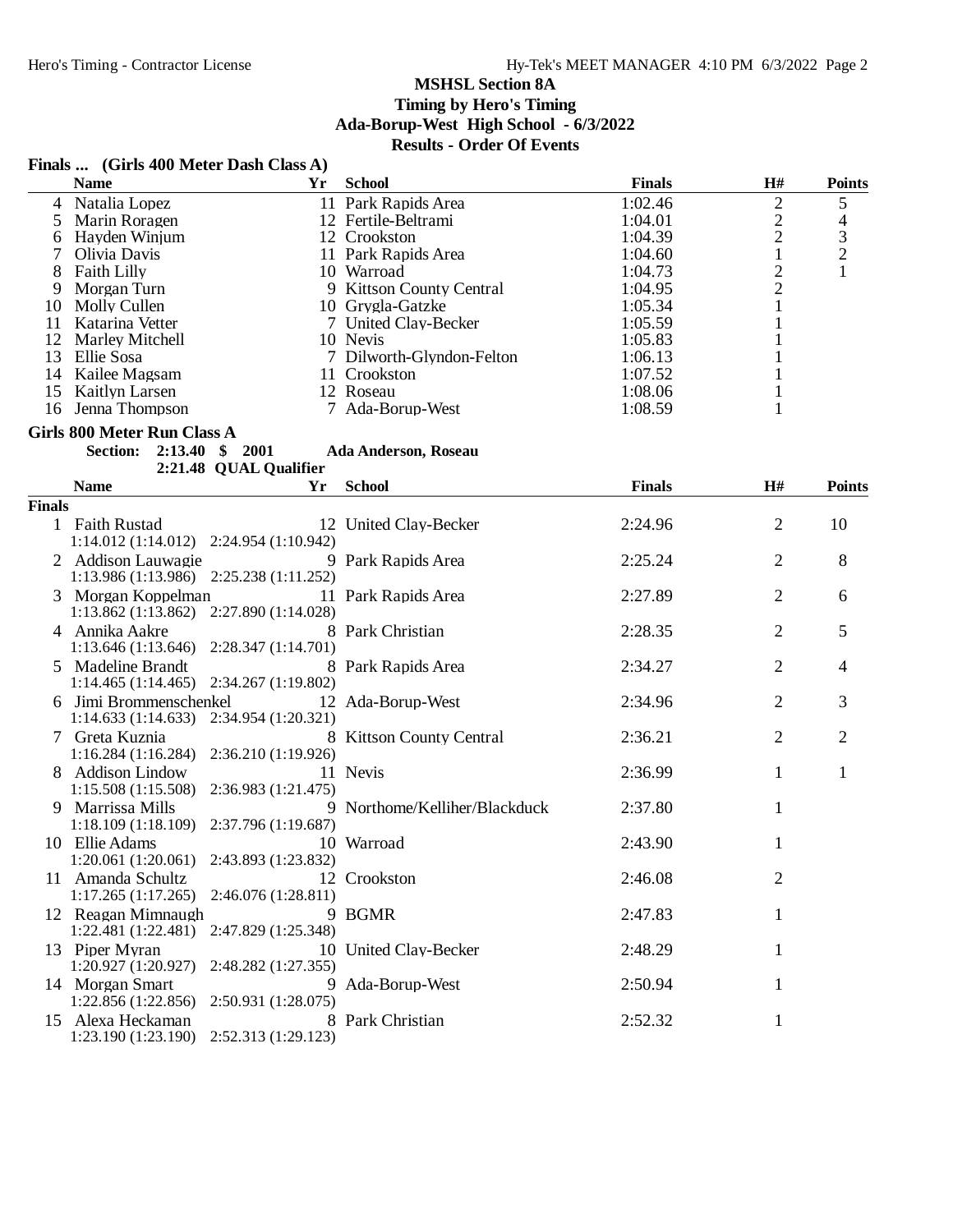#### **Girls 1600 Meter Run Class A Section: 5:08.24 \$ 2015 Marissa Carlson, Bagley/Fosston** 5:13.83 QUAL Qualifier **Name Yr School Finals Points Finals** 1 Jade Rypkema 11 Nevis 5:19.74 5:19.74 11 1.17.144 (1:17.144) 2:37.576 (1:20.432) 3:59.654 (1:22.078) 5:19.733 (1:20.079) 1:17.144 (1:17.144) 2:37.576 (1:20.432) 3:59.654 (1:22.078) 5:19.733 (1:20.079) 2 Allison Lundin 8 Northome/Kelliher/Blackduck 5:36.52 8<br>1:20.957 (1:20.957) 2:47.081 (1:26.124) 4:16.360 (1:29.279) 5:36.520 (1:20.160) 1:20.957 (1:20.957) 2:47.081 (1:26.124) 4:16.360 (1:29.279) 5:36.520 (1:20.160) 3 Lily Olson 9 United Clay-Becker 5:42.89 5:42.89 6<br>1:21.672 (1:21.672) 2:49.498 (1:27.826) 4:18.801 (1:29.303) 5:42.887 (1:24.086) 1:21.672 (1:21.672) 2:49.498 (1:27.826) 4:18.801 (1:29.303) 5:42.887 (1:24.086) 4 Adeline Bjorklund 8 Nevis 5:48.16 5:48.16 5:48.16 5:46.551 (1:26.551) 2:53.245 (1:26.694) 4:18.835 (1:25.590) 5:48.152 (1:29.317) 1:26.551 (1:26.551) 2:53.245 (1:26.694) 4:18.835 (1:25.590) 5:48.152 (1:29.317) 5 Annie Peterson 8 West Marshall 5:48.32 4<br>1:21.296 (1:21.296) 2:50.301 (1:29.005) 4:22.210 (1:31.909) 5:48.311 (1:26.101)  $1:21.296 (1:21.296)$   $2:50.301 (1:29.005)$   $4:22.210 (1:31.909)$ 6 Ava Larson 8 Ada-Borup-West 5:51.70 5:51.70 3<br>1:18.367 (1:18.367) 2:50.498 (1:32.131) 4:24.829 (1:34.331) 5:51.693 (1:26.864) 1:18.367 (1:18.367) 2:50.498 (1:32.131) 4:24.829 (1:34.331) 5:51.693 (1:26.864) 7 Ella Arntson 7 Fisher/EGF Sacred Heart/Climax 5:53.37 2 1:22.096 (1:22.096) 2:50.002 (1:27.906) 4:22.650 (1:32.648) 5:53.370 (1:30.720) 8 Brooke Olson 12 BGMR 5:54.34 5:54.34 1:20.633 (1:20.633) 2:49.726 (1:29.093) 4:21.810 (1:32.084) 5:54.340 (1:32.530) 1:20.633 (1:20.633) 2:49.726 (1:29.093) 4:21.810 (1:32.084) 5:54.340 (1:32.530) 9 Ellika Johnson 10 Park Christian 5:56.23<br>1:22.004 (1:22.004) 2:55.340 (1:33.336) 4:29.289 (1:33.949) 5:56.227 (1:26.938) 2:55.340 (1:33.336) 4:29.289 (1:33.949) 10 Jada Carlson 11 United Clay-Becker 5:58.09<br>1:21.590 (1:21.590) 2:50.660 (1:29.070) 4:23.347 (1:32.687) 5:58.086 (1:34.739) 1:21.590 (1:21.590) 2:50.660 (1:29.070) 11 Madeline Brandt 8 Park Rapids Area 6:06.06<br>1:22.788 (1:22.788) 2:54.591 (1:31.803) 4:31.659 (1:37.068) 6:06.057 (1:34.398) 1:22.788 (1:22.788) 2:54.591 (1:31.803) 4:31.659 (1:37.068) 6:06.057 (1:34.398) 12 Kira Thompson 12 United Clay-Becker 6:10.43<br>1:22.645 (1:22.645) 2:55.233 (1:32.588) 4:32.257 (1:37.024) 6:10.425 (1:38.168) 1:22.645 (1:22.645) 2:55.233 (1:32.588) 13 Emma Hendrickson 8 Red Lake County 6:10.65<br>1:26.611 (1:26.611) 3:00.250 (1:33.639) 4:38.231 (1:37.981) 6:10.649 (1:32.418) 1:26.611 (1:26.611) 3:00.250 (1:33.639) 4:38.231 (1:37.981) 14 Embry Deshayes 7 Park Rapids Area 6:12.37<br>1:27.085 (1:27.085) 3:02.012 (1:34.927) 4:38.618 (1:36.606) 6:12.363 (1:33.745) 4:38.618 (1:36.606) 15 Grace Etter 8 Park Rapids Area 6:20.11 1:28.111 (1:28.111) 3:05.395 (1:37.284) 4:45.561 (1:40.166) 6:20.105 (1:34.544) 16 Jenna Goulet 8 Warroad 6:25.80 1:29.031 (1:29.031) 3:06.243 (1:37.212) 4:47.780 (1:41.537) 6:25.796 (1:38.016)

# **Girls 3200 Meter Run Class A**

**Section: 11:34.47 \$ 1991 Jennifer Diedrich, Marshall Co. South**

#### **11:31.64 QUAL Qualifier**

|               | <b>Name</b>        | Υr | <b>School</b>                    | <b>Finals</b>    | <b>Points</b> |
|---------------|--------------------|----|----------------------------------|------------------|---------------|
| <b>Finals</b> |                    |    |                                  |                  |               |
|               | Jade Rypkema       |    | 11 Nevis                         | 10:40.78 \$ OUAL | 10            |
|               | 2 Allison Lundin   |    | 8 Northome/Kelliher/Blackduck    | 12:22.33         | 8             |
|               | 3 Ayla Woinarowicz |    | 7 West Marshall                  | 12:23.11         |               |
|               | 4 Lily Peterson    |    | 12 United Clay-Becker            | 12:43.92         |               |
|               | 5 Julia Harmon     |    | 11 Park Rapids Area              | 12:45.11         |               |
|               | 6 Ellie Rogness    |    | 10 Park Christian                | 12:51.72         | 3             |
|               | Ella Arntson       |    | 7 Fisher/EGF Sacred Heart/Climax | 12:54.86         |               |
|               | Jorie Miska        |    | 8 West Marshall                  | 13:02.01         |               |
| 9             | Claire McGlynn     |    | 11 West Marshall                 | 13:28.20         |               |
| 10            | Amelia Machlitt    |    | 8 Clearbrook-Gonvick             | 13:34.57         |               |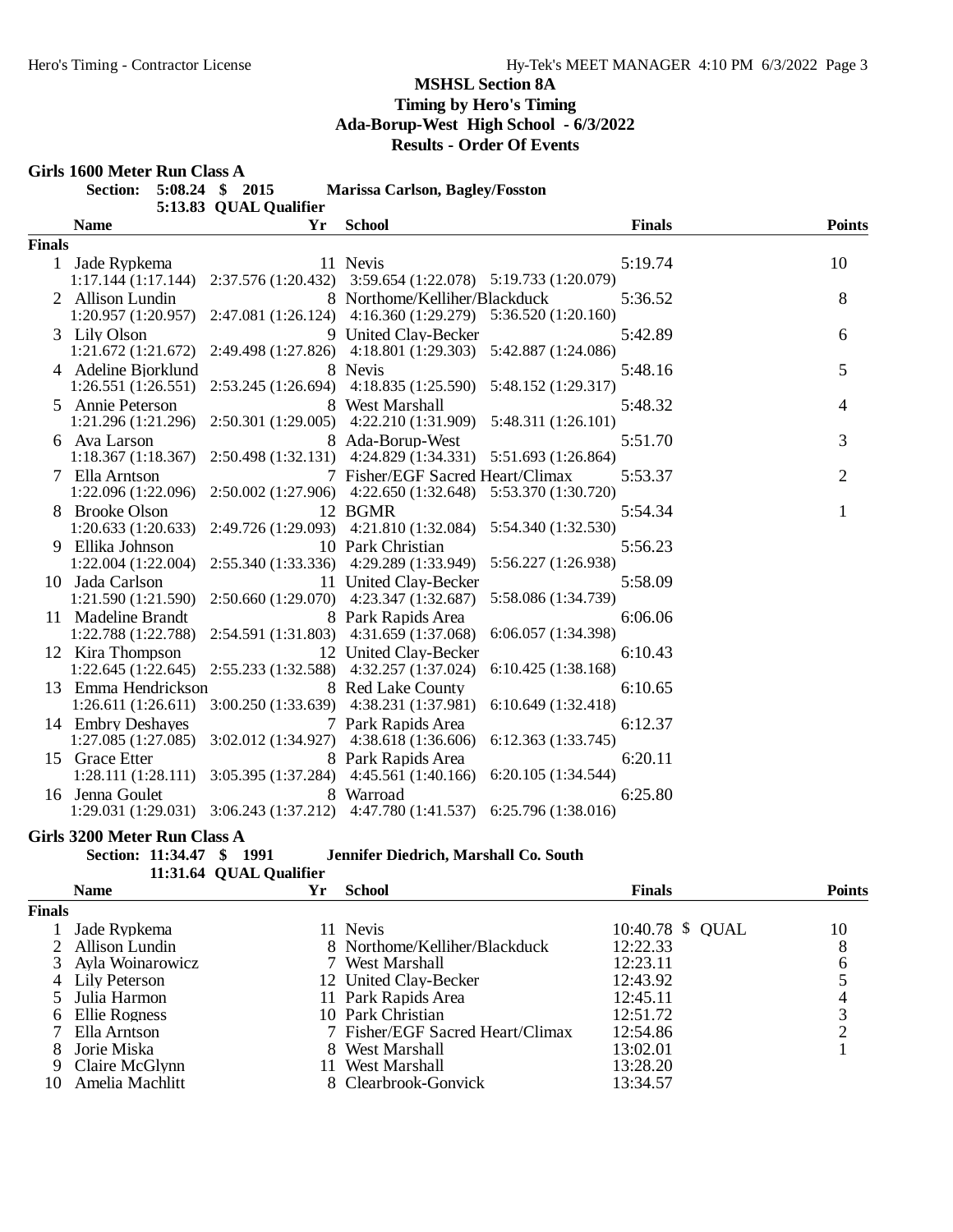|                | Finals  (Girls 3200 Meter Run Class A) |    |                                  |               |             |                |                |
|----------------|----------------------------------------|----|----------------------------------|---------------|-------------|----------------|----------------|
|                | <b>Name</b>                            | Yr | <b>School</b>                    | <b>Finals</b> |             |                | <b>Points</b>  |
| 11             | Caroline Marvin                        |    | 9 Warroad                        | 13:35.02      |             |                |                |
| 12             | Nora Bolton                            |    | 9 Park Rapids Area               | 13:38.15      |             |                |                |
| 13             | Emma Friend                            |    | 12 Dilworth-Glyndon-Felton       | 13:41.82      |             |                |                |
|                | 14 Lelia Johnson                       |    | 10 Roseau                        | 13:55.68      |             |                |                |
| 15             | Amanda Patterson                       |    | 8 Bagley/Fosston                 | 14:36.73      |             |                |                |
|                | <b>Girls 100 Meter Hurdles Class A</b> |    |                                  |               |             |                |                |
|                | <b>Section:</b><br>15.24 \$ 2003       |    | Kayla Wahlin, Crookston          |               |             |                |                |
|                | 15.70 QUAL Qualifier                   |    |                                  |               |             |                |                |
|                | <b>Name</b>                            | Yr | <b>School</b>                    | <b>Finals</b> | Wind        | H#             | <b>Points</b>  |
| <b>Finals</b>  |                                        |    |                                  |               |             |                |                |
| $\mathbf{1}$   | Breanna Kressin                        |    | 12 Crookston                     | 15.43         | $-0.9$      | $\overline{2}$ | 10             |
| $\overline{2}$ | Hannah Pederson                        |    | 10 West Marshall                 | 16.83         | $-0.9$      | $\mathbf{2}$   | 8              |
| 3              | Marissa Schiebe                        |    | 12 Red Lake County               | 16.97         | $-0.9$      | $\overline{c}$ | 6              |
| 4              | Micayla Olson                          |    | 10 Fertile-Beltrami              | 17.62         | $-0.9$      | $\overline{c}$ | 5              |
| 5              | Grace McNamee                          |    | 9 Nevis                          | 17.76         | $-0.9$      | $\overline{c}$ | 4              |
|                |                                        |    | 12 Fertile-Beltrami              | 17.84         | $-0.9$      | $\overline{2}$ |                |
| 6              | <b>Rylee Hanson</b>                    |    |                                  |               |             | $\overline{2}$ | 3              |
|                | Avianna Heppner                        |    | 12 Warroad                       | 17.97         | $-0.9$      |                | $\overline{c}$ |
| 8              | Michaela Halvorson                     |    | 12 NCE/UH                        | 18.00         | $-1.1$      | $\mathbf{1}$   | 1              |
| 9              | Ashlyn Nelson                          |    | 9 Grygla-Gatzke                  | 18.07         | $-1.1$      | 1              |                |
| 10             | <b>Brooke Kritzeck</b>                 |    | 9 Park Rapids Area               | 18.22         | $-1.1$      | 1              |                |
| 11             | Isabelle Smith                         |    | 10 Crookston                     | 18.26         | $-0.9$      | $\overline{2}$ |                |
| 12             | Zoey Werb                              |    | 7 BGMR                           | 18.31         | $-1.1$      | $\mathbf{1}$   |                |
| 13             | Nora Osowski                           |    | 9 West Marshall                  | 18.40         | $-1.1$      | $\mathbf{1}$   |                |
| 14             | <b>Izabel Marcussen</b>                |    | 10 Ada-Borup-West                | 18.56         | $-1.1$      | $\mathbf{1}$   |                |
| 15             | <b>Kaitlyn Larsen</b>                  |    | 12 Roseau                        | 18.95         | $-1.1$      | $\mathbf{1}$   |                |
| 16             | <b>Finley Horken</b>                   |    | 7 Fisher/EGF Sacred Heart/Climax | 19.15         | $-1.1$      | $\mathbf{1}$   |                |
|                | <b>Girls 300 Meter Hurdles Class A</b> |    |                                  |               |             |                |                |
|                | 43.14 \$ 1987<br><b>Section:</b>       |    | <b>Liesa Brateng, Roseau</b>     |               |             |                |                |
|                | 47.06 QUAL Qualifier                   |    |                                  |               |             |                |                |
|                | <b>Name</b>                            | Yr | <b>School</b>                    | <b>Finals</b> |             | H#             | <b>Points</b>  |
| <b>Finals</b>  |                                        |    |                                  |               |             |                |                |
| 1              | Breanna Kressin                        |    | 12 Crookston                     | 46.89         | <b>OUAL</b> |                | 10             |
| $\overline{2}$ | Kim Hitchen                            |    | 11 Fertile-Beltrami              | 47.28         |             |                | 8              |
| 3              | Hannah Pederson                        |    | 10 West Marshall                 | 48.78         |             | $\frac{2}{2}$  | 6              |
| 4              | Avianna Heppner                        |    | 12 Warroad                       | 50.06         |             | $\overline{c}$ | 5              |
| 5              | <b>Tessa Manecke</b>                   |    | 10 Bagley/Fosston                | 51.15         |             | $\mathbf{1}$   | 4              |
| b              | Micayla Olson                          |    | 10 Fertile-Beltrami              | 51.37         |             | $\overline{c}$ | 3              |
|                | <b>Faith Lilly</b>                     |    | 10 Warroad                       | 51.89         |             | $\overline{c}$ | $\overline{c}$ |
| 8              | Annika Johnson                         |    | 8 Park Christian                 | 53.02         |             | $\mathbf{1}$   |                |
|                | 9 Grace McNamee                        |    | 9 Nevis                          | 53.13         |             | $\overline{c}$ |                |
|                | 10 Marissa Schiebe                     |    | 12 Red Lake County               | 53.47         |             | $\overline{c}$ |                |
| 11             | <b>Ashlyn Nelson</b>                   |    | 9 Grygla-Gatzke                  | 54.21         |             |                |                |
|                | 12 Michaela Halvorson                  |    | 12 NCE/UH                        | 54.67         |             |                |                |
| 13             | Nora Osowski                           |    | 9 West Marshall                  | 55.07         |             |                |                |
|                | 14 Kaydence White                      |    | 8 Kittson County Central         | 55.13         |             |                |                |
| 15             | <b>Brooke Kritzeck</b>                 |    | 9 Park Rapids Area               | 55.15         |             | 1              |                |
|                | 16 Isabelle Smith                      |    | 10 Crookston                     | 56.12         |             | 1              |                |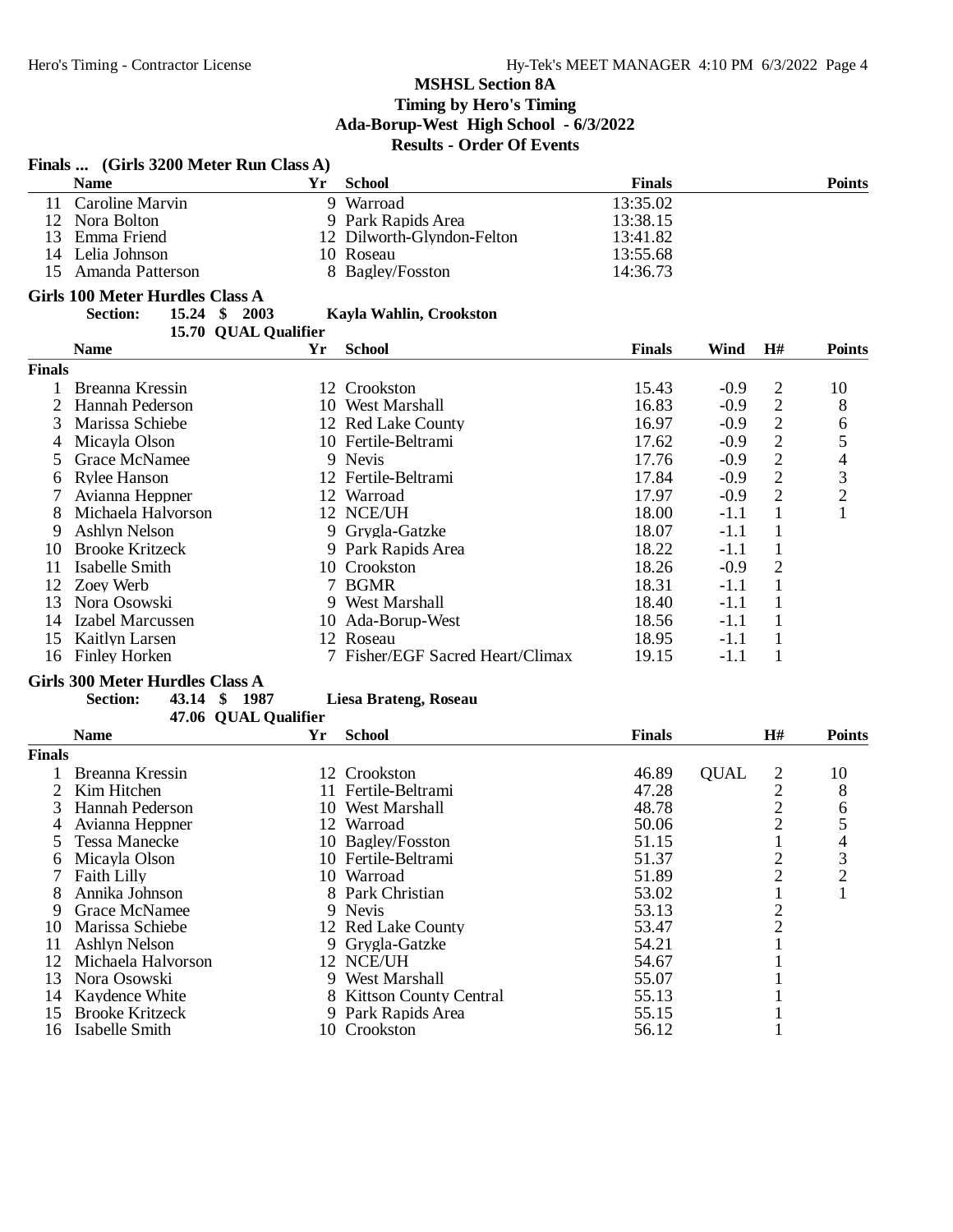# **Girls 4x100 Meter Relay Class A**<br>**Section:** 50.86 \$ 201

**Section: 50.86 \$ 2017 , Frazee**

**Reierson,Oswald,Ziegler,Ziegler**

| <b>Team</b>                   | <b>Relay</b> | <b>Finals</b>        | <b>Points</b>                               |
|-------------------------------|--------------|----------------------|---------------------------------------------|
| <b>Finals</b>                 |              |                      |                                             |
| Bagley/Fosston                |              | 51.36                | 10                                          |
| 2 Park Christian              |              | 52.35                | 8                                           |
| 3 Park Rapids Area            |              | 53.23                | 6                                           |
| 4 Roseau                      |              | 53.49                |                                             |
| 5 Crookston                   |              | 53.98                |                                             |
| Ada-Borup-West<br>6.          |              | 54.44                |                                             |
| <b>Kittson County Central</b> |              | 54.57                |                                             |
| West Marshall                 |              | 55.43                |                                             |
|                               |              | 51.17 QUAL Qualifier | <b>Reiel son, Oswalu, Ziegiel , Ziegiel</b> |

#### **Girls 4x200 Meter Relay Class A**

**Section: 1:46.00 \$ 2009 , Bagley/Fosston**

**Berg,Day,Bardwell,Huschle**  $1.47.36$  OUAL Ovelifi

| 1:47.36 QUAL Qualifier |                    |              |               |               |
|------------------------|--------------------|--------------|---------------|---------------|
|                        | <b>Team</b>        | <b>Relay</b> | <b>Finals</b> | <b>Points</b> |
| <b>Finals</b>          |                    |              |               |               |
|                        | Bagley/Fosston     |              | 1:48.11       | 10            |
|                        | 2 Fertile-Beltrami |              | 1:49.29       | 8             |
|                        | 3 Park Rapids Area |              | 1:50.82       | 6             |
|                        | 4 Park Christian   |              | 1:51.31       |               |
|                        | West Marshall      |              | 1:52.99       |               |
|                        | 6 Crookston        |              | 1:53.02       |               |
|                        | United Clay-Becker |              | 1:53.59       |               |
|                        | Grygla-Gatzke      |              | 1:54.71       |               |

#### **Girls 4x400 Meter Relay Class A**

**Section: 4:01.09 \$ 2001 , Roseau**

**Lisell,Olson,Evans,Anderson**

# 4:06.86 QUAL Qualifier

| <b>Team</b>              | <b>Relay</b> | <b>Finals</b> | <b>Points</b> |
|--------------------------|--------------|---------------|---------------|
| Finals                   |              |               |               |
| Park Rapids Area         |              | 4:10.71       | 10            |
| 2 United Clay-Becker     |              | 4:10.73       | 8             |
| Warroad                  |              | 4:28.63       | 6             |
| West Marshall            |              | 4:33.21       |               |
| 5 Kittson County Central |              | 4:33.84       |               |
| 6 Park Christian         |              | 4:35.70       | 2             |
| 7 Nevis                  |              | 4:38.62       |               |
| Roseau                   |              | 4:44.89       |               |
|                          |              |               |               |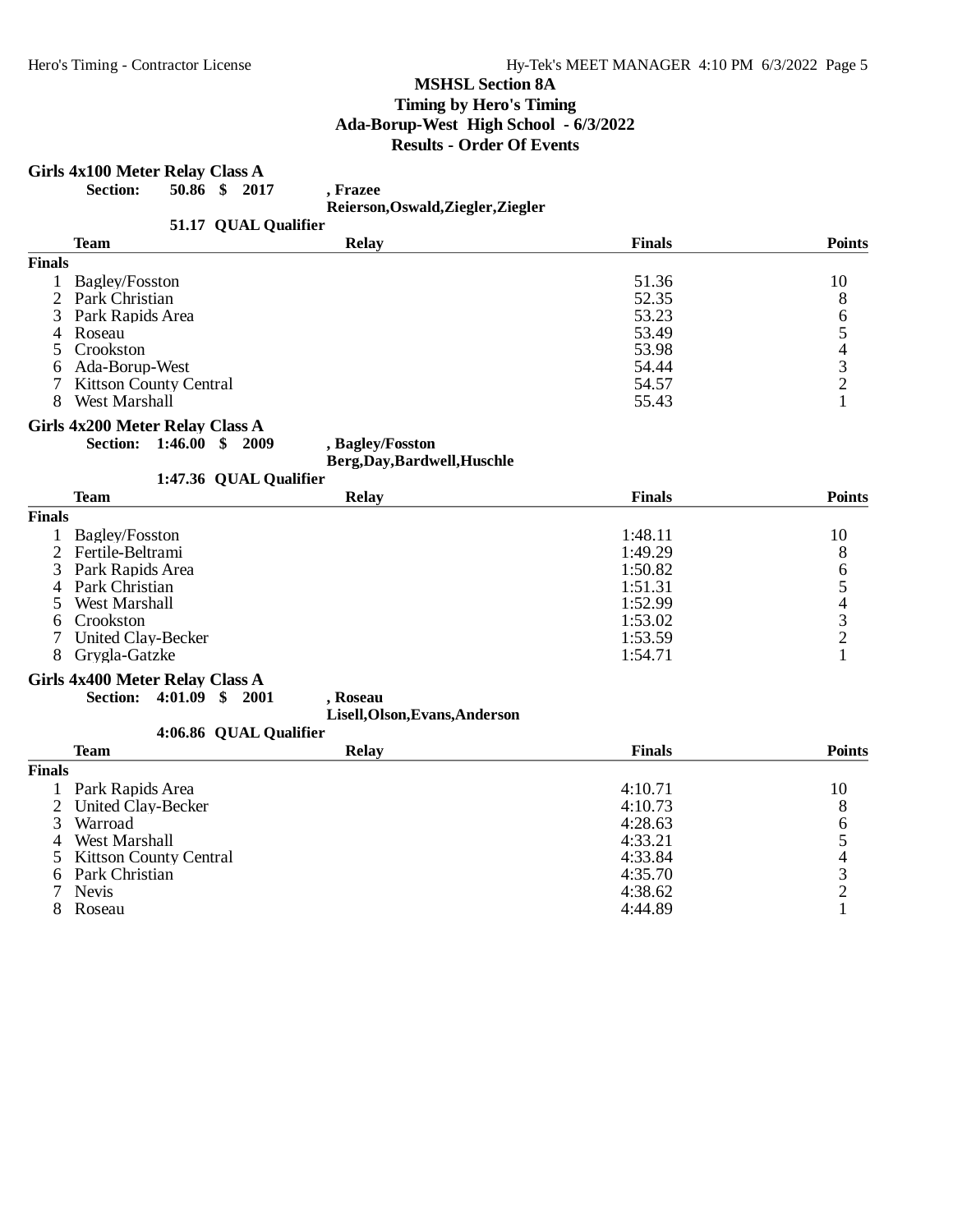## **Girls 4x800 Meter Relay Class A**

4 Addison Lauwagie

**Section: 9:33.80 \$ 2001 , Roseau**

**Olson,Jaenicke,Evans,Anderson**

|                | 9:49.60 QUAL Qualifier                 |    |                                   |               |             |                |
|----------------|----------------------------------------|----|-----------------------------------|---------------|-------------|----------------|
|                | <b>Team</b>                            |    | <b>Relay</b>                      | <b>Finals</b> |             | <b>Points</b>  |
| <b>Finals</b>  |                                        |    |                                   |               |             |                |
| $\mathbf{1}$   | Park Rapids Area                       |    |                                   | 10:02.21      |             | 10             |
| $\overline{2}$ | United Clay-Becker                     |    |                                   | 10:15.63      |             | 8              |
| 3              | West Marshall                          |    |                                   | 10:42.87      |             |                |
| 4              | Warroad                                |    |                                   | 11:04.01      |             |                |
| 5              | Park Christian                         |    |                                   | 11:05.41      |             |                |
| 6              | Ada-Borup-West                         |    |                                   | 11:10.83      |             | 65432          |
| $\tau$         | <b>BGMR</b>                            |    |                                   | 11:13.48      |             |                |
| 8              | Roseau                                 |    |                                   | 11:49.41      |             | $\mathbf{1}$   |
|                | <b>Girls High Jump Class A</b>         |    |                                   |               |             |                |
|                | <b>Section:</b><br>5-08<br>2008<br>S   |    | Toni Tollefson, Lake Park-Audubon |               |             |                |
|                | 5-01.00 QUAL Qualifier                 |    |                                   |               |             |                |
|                | <b>Name</b>                            | Yr | <b>School</b>                     | <b>Finals</b> |             | <b>Points</b>  |
| <b>Finals</b>  |                                        |    |                                   |               |             |                |
| 1              | Annika Aakre                           |    | 8 Park Christian                  | 5-01.00       | <b>QUAL</b> | 10             |
| $\overline{2}$ | Markelle Pederson                      |    | 8 West Marshall                   | 4-11.00       |             | 8              |
| 3              | <b>Grace Proulx</b>                    |    | 9 Fertile-Beltrami                | 4-11.00       |             | 6              |
| 4              | <b>Faith Lilly</b>                     |    | 10 Warroad                        | $4 - 11.00$   |             | 5              |
| 5              | Nora Osowski                           |    | 9 West Marshall                   | 4-09.00       |             | $\overline{4}$ |
| 6              | <b>Allison LaVine</b>                  |    | 9 Clearbrook-Gonvick              | 4-09.00       |             | 2.50           |
| 6              | Ava Phrakonkham                        |    | 9 Bagley/Fosston                  | 4-09.00       |             | 2.50           |
| 8              | <b>Brooke Kritzeck</b>                 |    | 9 Park Rapids Area                | 4-09.00       |             | 1              |
| 9              | <b>Ouinn Hunter</b>                    |    | 12 Park Rapids Area               | 4-09.00       |             |                |
| 10             | Jimi Brommenschenkel                   |    | 12 Ada-Borup-West                 | 4-07.00       |             |                |
| 10             | Jena Meier                             |    | 9 Park Rapids Area                | 4-07.00       |             |                |
| 10             | Kaelan Rockensock                      |    | 9 Northome/Kelliher/Blackduck     | 4-07.00       |             |                |
| 13             | Malori Burmeister                      |    | 12 Northome/Kelliher/Blackduck    | 4-07.00       |             |                |
| 13             | Rachel Schmiedeberg                    |    | 12 Kittson County Central         | 4-07.00       |             |                |
| 15             | <b>Brea Abrahamson</b>                 |    | 8 Fisher/EGF Sacred Heart/Climax  | 4-07.00       |             |                |
|                | 16 Kaydence White                      |    | 8 Kittson County Central          | $4 - 05.00$   |             |                |
| 16             | <b>Belle Suckert</b>                   |    | 11 Park Christian                 | $4 - 05.00$   |             |                |
| 18             | Rebecca Peterson                       |    | 10 Park Christian                 | 4-05.00       |             |                |
| 19             | Nevaeh Fletcher                        |    | 10 Roseau                         | 4-03.00       |             |                |
|                | <b>Addyson Strawsell</b>               |    | 9 United Clay-Becker              | <b>NH</b>     |             |                |
|                | <b>Girls Pole Vault Class A</b>        |    |                                   |               |             |                |
|                | 2004<br><b>Section:</b><br>11-01<br>\$ |    | <b>Jennifer Hensel, Frazee</b>    |               |             |                |
|                | 10-04.00 QUAL Qualifier                |    |                                   |               |             |                |
|                | <b>Name</b>                            | Yr | <b>School</b>                     | <b>Finals</b> |             | <b>Points</b>  |
| <b>Finals</b>  |                                        |    |                                   |               |             |                |
| $\mathbf{1}$   | Morgan Koppelman                       |    | 11 Park Rapids Area               | 10-00.00      |             | 10             |
| $\overline{2}$ | <b>Ruth Harris</b>                     |    | 10 Park Christian                 | 9-04.00       |             | 8              |

2 Ruth Harris 10 Park Christian 9-04.00 8<br>3 Lauren Sekely 11 Bagley/Fosston 9-04.00 6

11 Bagley/Fosston 9-04.00 6<br>
9 Park Rapids Area 8-10.00 5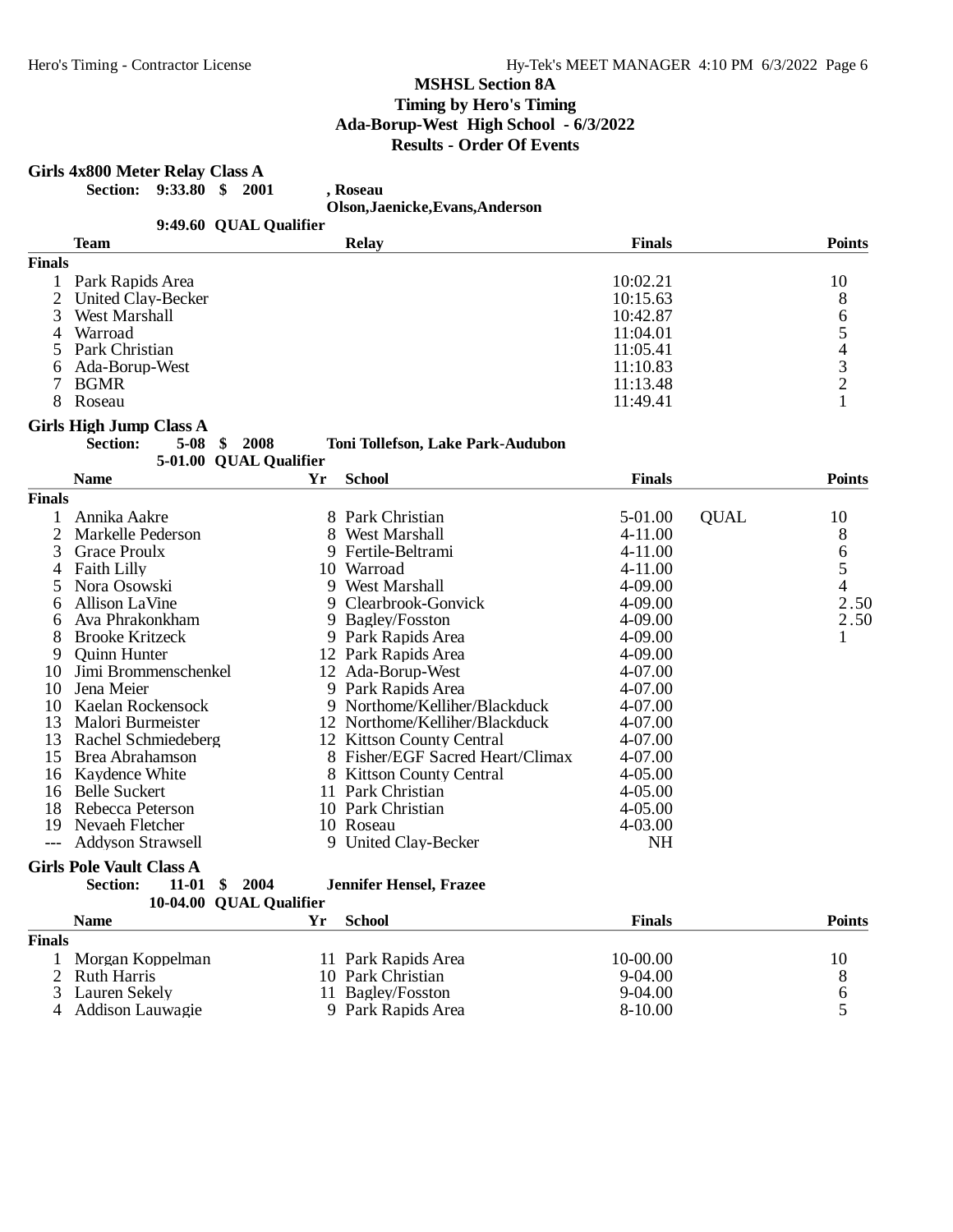# **Finals ... (Girls Pole Vault Class A)**

|                | <b>Name</b>                    | <b>Yr</b> | <b>School</b>                          | <b>Finals</b> |      |                | <b>Points</b>            |
|----------------|--------------------------------|-----------|----------------------------------------|---------------|------|----------------|--------------------------|
| 5              | Halle Winjum                   | 10        | Crookston                              | 8-10.00       |      |                | 4                        |
| 6              | Paige Michalski                | 11        | West Marshall                          | 8-04.00       |      |                | 2.50                     |
| 6              | <b>Holly Johnson</b>           |           | 12 Park Rapids Area                    | 8-04.00       |      |                | 2.50                     |
| 8              | Macie Cavett                   |           | 10 Ada-Borup-West                      | $7-10.00$     |      |                | 1                        |
| 9              | <b>Bailey Murack</b>           |           | 10 Park Christian                      | 7-04.00       |      |                |                          |
| 10             | Elyza Lilly                    | 12        | Warroad                                | 7-04.00       |      |                |                          |
| 11             | Emma Nelson                    |           | 9 BGMR                                 | 7-04.00       |      |                |                          |
| 11             | Sophie Grunhovd                |           | 8 Fertile-Beltrami                     | 7-04.00       |      |                |                          |
| 13             | <b>Gwendolyn Devries</b>       | 11        | Walker-Hackensack-Akeley               | $6 - 10.00$   |      |                |                          |
| 14             | Julia Shock                    | 11        | Walker-Hackensack-Akeley               | $6 - 10.00$   |      |                |                          |
| 15             | <b>Katy Comstock</b>           | 9         | Warroad                                | 6-04.00       |      |                |                          |
| 15             | <b>Brooke Bjorgaard</b>        |           | 7 BGMR                                 | 6-04.00       |      |                |                          |
|                | <b>Girls Long Jump Class A</b> |           |                                        |               |      |                |                          |
|                | <b>Section: 18-03.25</b><br>\$ | 2009      | <b>Analisa Huschle, Bagley/Fosston</b> |               |      |                |                          |
|                | 16-09.00 QUAL Qualifier        |           |                                        |               |      |                |                          |
|                | <b>Name</b>                    | Yr        | <b>School</b>                          | <b>Finals</b> | Wind | H#             | <b>Points</b>            |
| <b>Finals</b>  |                                |           |                                        |               |      |                |                          |
|                | <b>Allison LaVine</b>          |           | 9 Clearbrook-Gonvick                   | 16-01.00      | 1.5  | $\overline{2}$ | 10                       |
| $\overline{c}$ | Cassie Solheim                 |           | 10 Crookston                           | 15-11.00      | 1.7  | $\mathfrak{2}$ | 8                        |
| 3              | Avery Horken                   |           | 11 Fisher/EGF Sacred Heart/Climax      | 15-08.00      | 2.0  | $\overline{2}$ | 6                        |
| 4              | Julia Miller                   | 9         | Ada-Borup-West                         | 15-03.00      | 1.1  | $\overline{c}$ | 5                        |
| 5              | Avery Aakre                    | 10        | Park Christian                         | 14-09.50      | 2.2  | $\overline{2}$ | $\overline{\mathcal{L}}$ |
| 6              | <b>Riley Pike</b>              |           | 11 Park Rapids Area                    | 14-09.25      | 2.1  | $\mathbf{1}$   | 3                        |
|                | Elsa Stigen                    | 9         | United Clay-Becker                     | 14-07.00      | 2.3  | $\overline{2}$ | $\overline{c}$           |
| 8              | Celine Stroot                  |           | 12 Roseau                              | 14-04.50      | 1.1  |                |                          |

| 8 Celine Stroot     | 12 Roseau                  | $14 - 04.50$ |     |               |  |
|---------------------|----------------------------|--------------|-----|---------------|--|
| 9 Paige Michalski   | 11 West Marshall           | $14 - 02.00$ | 1.7 | $\mathcal{D}$ |  |
| 10 Abigail Walton   | 10 Dilworth-Glyndon-Felton | 13-08.25     | 2.1 |               |  |
| 11 Eva Langen       | 9 West Marshall            | 13-07.75     | 1.7 |               |  |
| 12 Lilly Bayne      | 12 West Marshall           | 13-07.00     | 1.4 |               |  |
| 13 Hanna Warnke     | 8 Kittson County Central   | 13-05.00     | 2.7 | 2             |  |
| 14 Rosemonde Stroot | 11 Roseau                  | 13-05.00     | 1.0 |               |  |
| 15 Marley Mitchell  | 10 Nevis                   | 13-01.50     | 1.8 |               |  |
|                     |                            |              |     |               |  |

#### **Girls Triple Jump Class A**

**Section: 38-06.25 \$ 2009 Analisa Huschle, Bagley/Fosston 35-09.00 QUAL Qualifier**

|        | <b>Name</b>     | Yr  | <b>School</b>                     | <b>Finals</b> | Wind | H#                          | <b>Points</b> |
|--------|-----------------|-----|-----------------------------------|---------------|------|-----------------------------|---------------|
| Finals |                 |     |                                   |               |      |                             |               |
|        | Hannah Pederson | 10. | West Marshall                     | 34-04.25      | 3.3  | -2                          | 10            |
|        | Avery Horken    |     | 11 Fisher/EGF Sacred Heart/Climax | 33-10.75      | 1.9  | 2                           | 8             |
|        | Allison LaVine  |     | 9 Clearbrook-Gonvick              | 33-02.75      | 1.3  | $\overline{2}$              | 6             |
| 4      | Hayden Winjum   |     | 12 Crookston                      | 32-06.25      | 1.6  | 2                           |               |
|        | 5 Celine Stroot |     | 12 Roseau                         | 32-01.75      | 1.9  | 2                           | 4             |
| 6      | Riley Pike      |     | 11 Park Rapids Area               | $31 - 05.50$  | 2.6  | $\mathcal{D}_{\mathcal{L}}$ | 3             |
|        | Brandi Morgan   |     | 9 Park Rapids Area                | $30-10.50$    | 4.6  |                             | ⌒             |
| 8      | Olivia Davis    |     | 11 Park Rapids Area               | $30-10.50$    | 1.0  |                             |               |
| 9      | Paige Michalski | 11. | West Marshall                     | $30-06.50$    | 2.8  | 2                           |               |
| 10     | Ellie Sosa      |     | 7 Dilworth-Glyndon-Felton         | 30-03.25      | 2.9  | 2                           |               |
|        |                 |     |                                   |               |      |                             |               |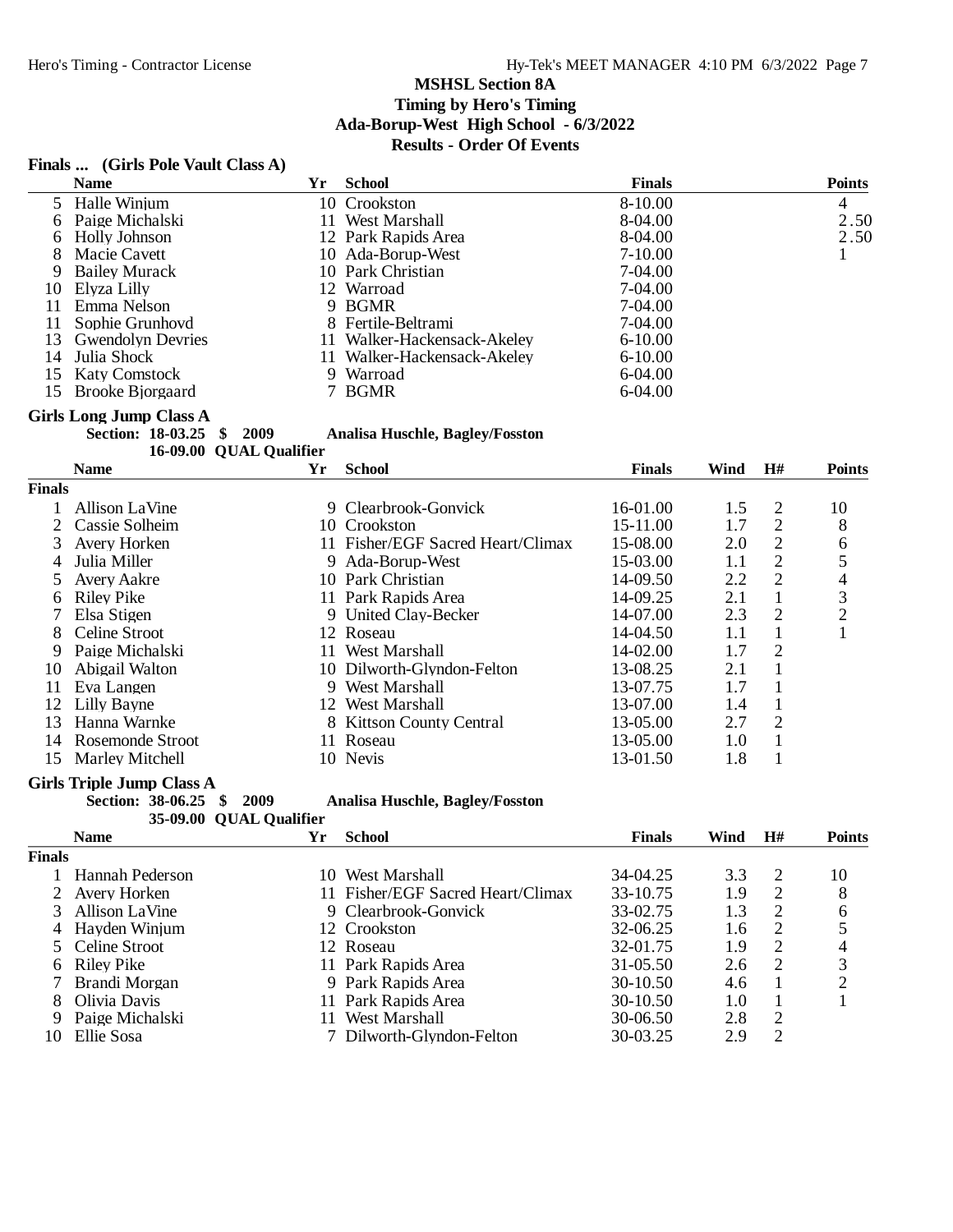#### **Finals ... (Girls Triple Jump Class A) Name Yr School Finals Wind H# Points** 11 Ruth Harris 10 Park Christian 29-08.00 0.3 1 12 Andie Sandman 11 Park Christian 29-07.25 +0.0 1 13 Avery Aakre 10 Park Christian 29-01.50 1.4 1<br>14 Hannah Vagle 12 Kittson County Central 28-10.50 1.2 1 12 Kittson County Central 28-10.50<br>
9 West Marshall 28-10.25 15 Reegan Mortimer 9 West Marshall 28-10.25 1.3 1 16 Liliana Gordon 9 Roseau 27-07.00 1.6 1 **Girls Shot Put Class A**<br>**Section: 43-06.50** \$ 2000 **Section: 43-06.50 \$ 2000 Amy Netland, Bagley/Fosston** 38-06.00 QUAL Qualifier **Name Yr School Finals H# Points Finals** 1 Monica Johnson 12 Northome/Kelliher/Blackduck 44-09.50 \$ QUAL 2 10<br>2 Emma Hellerud 12 Dilworth-Glyndon-Felton 36-10.50 2 8 2 Emma Hellerud 12 Dilworth-Glyndon-Felton 36-10.50 2 8<br>3 Liddy DeWulf 11 Nevis 35-10.50 2 6 3 Liddy DeWulf 11 Nevis 35-10.50 2 6<br>
4 Ella Engen 12 Clearbrook-Gonvick 35-02.25 2 5 12 Clearbrook-Gonvick 35-02.25 2 5<br>11 Bagley/Fosston 35-02.00 2 4 5 Katelyn Vesledahl 11 Bagley/Fosston 35-02.00 2 4 Ella Olson 10 Dilworth-Glyndon-Felton 33-01.00 1 3<br>
Julisa Matthias 10 Lake of the Woods/Rainy River 32-11.50 1 2 7 Julisa Matthias 10 Lake of the Woods/Rainy River 32-11.50 1 2<br>8 Grace Vonesh 12 Fisher/EGF Sacred Heart/Climax 32-08.00 2 1 8 Grace Vonesh 12 Fisher/EGF Sacred Heart/Climax 32-08.00 2<br>
9 Alexis Riniker 11 Dilworth-Glyndon-Felton 32-04.25 2 9 Alexis Riniker 11 Dilworth-Glyndon-Felton 32-04.25 2<br>10 Julia Harmon 11 Park Rapids Area 31-09.00 1 11 Park Rapids Area 31-09.00 1<br>Aaliyah Johnson 11 West Marshall 31-04.50 1 11 Aaliyah Johnson 11 West Marshall 31-04.50 1<br>12 McKinley Folland 9 Kittson County Central 30-11.25 2 12 McKinley Folland 9 2 Sittson County Central 30-11.25<br>
12 Baglev/Fosston 30-08.00 1 13 Riika Tirkkonen 12 Bagley/Fosston 30-08.00 1 14 Ally Perreault 12 Crookston 30-05.50 1<br>15 Ava Isaacson 12 Nevis 12 Nevis 30-01.00 1 Ava Isaacson 12 Nevis 12 Nevis 30-01.00 1<br>
Marissa Haugen 10 Crookston 28-11.00 1 16 Marissa Haugen **Girls Discus Throw Class A**<br>**Section: 147-04 \$ 1990 Section: 147-04 \$ 1990 Krista Wavra, Sacred Heart** 116-11 QUAL Qualifier **Name Yr School Finals H# Points Finals** 1 Monica Johnson 12 Northome/Kelliher/Blackduck 121-02.00 QUAL 2 10<br>2 Emma Hellerud 12 Dilworth-Glyndon-Felton 113-03.00 2 8 2 Emma Hellerud 12 Dilworth-Glyndon-Felton 113-03.00 2 8<br>3 Katelyn Vesledahl 11 Baglev/Fosston 110-02.00 2 6 3 Katelyn Vesledahl 11 Bagley/Fosston 110-02.00 2 6<br>
4 Alexis Riniker 11 Dilworth-Glyndon-Felton 103-02.00 2 5<br>
5 Ava Isaacson 12 Nevis 102-04.00 2 4 1 Dilworth-Glyndon-Felton 103-02.00 2 5<br>12 Nevis 102-04.00 2 4 5 Ava Isaacson 12 Nevis 102-04.00 2 4<br>
5 Ella Engen 12 Clearbrook-Gonvick 100-02.00 2 3 6 Ella Engen 12 Clearbrook-Gonvick 100-02.00 2 3 7 Alyssa Oswald 12 Dilworth-Glyndon-Felton 96-02.00 1<br>8 Leokadia Bring 12 BGMR 92-09.00 2 8 Leokadia Bring 12 BGMR 92-09.00 2 1 9 Savannah Bishop 11 West Marshall 91-01.00 2<br>
12 Crookston 12 Savannah 12 Crookston 2 10 Ally Perreault 12 Crookston 86-10.00 11 Libby Salentine 11 Crookston 86-09.00 1<br>12 Ada-Borup-West 84-02.00 1 12 Katrina Quick 12 Ada-Borup-West 84-02.00 1 13 Simone Wolff 12 Park Rapids Area 81-11.00

14 Kaycee Endreson 9 Park Christian 81-02.00 1 15 Saddie Fladhammer 11 Fertile-Beltrami 79-11.00 1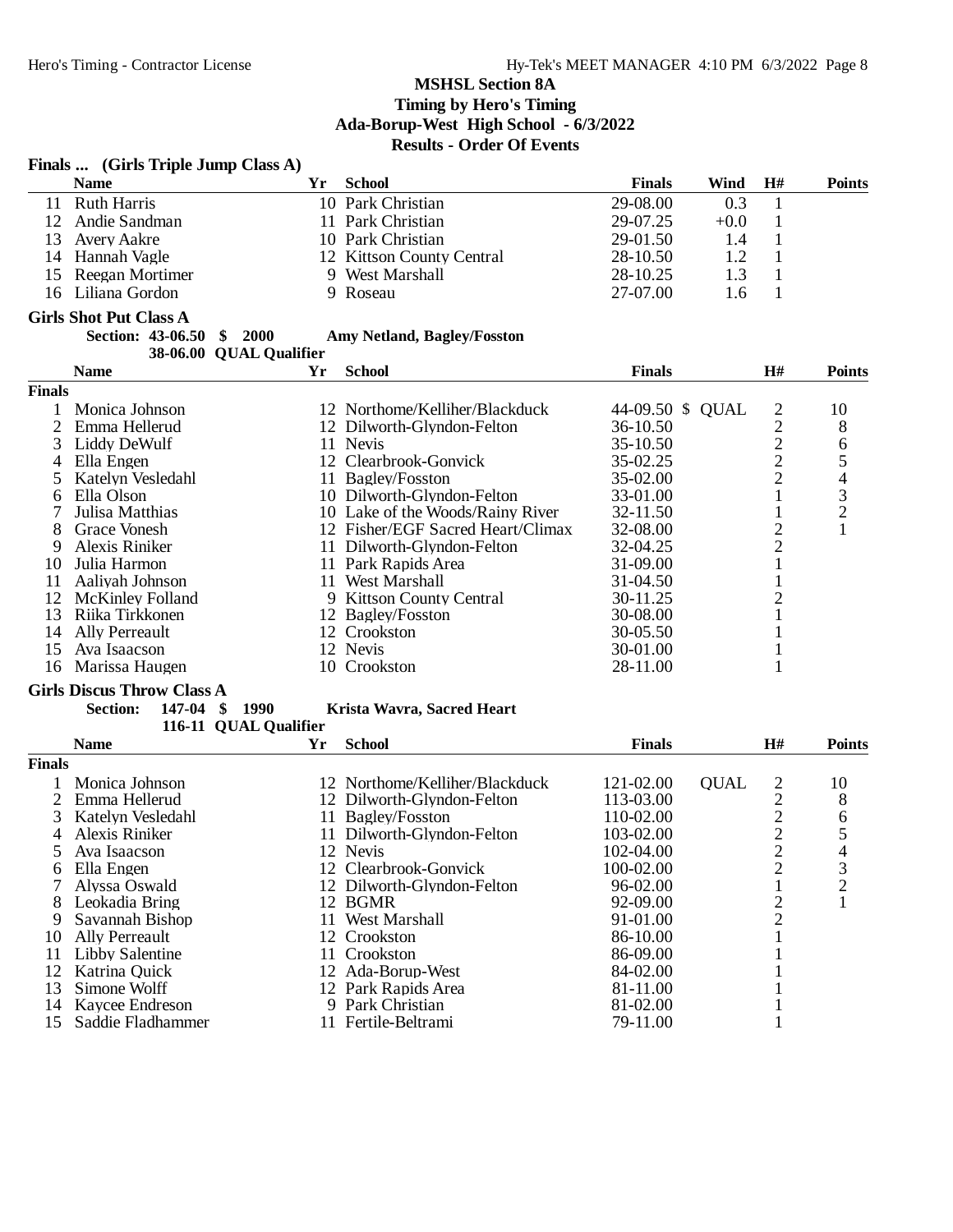|                | Finals  (Girls Discus Throw Class A) |                      |                                  |               |        |                         |                          |
|----------------|--------------------------------------|----------------------|----------------------------------|---------------|--------|-------------------------|--------------------------|
|                | <b>Name</b>                          | Yr                   | <b>School</b>                    | <b>Finals</b> |        | H#                      | <b>Points</b>            |
|                | 16 Ella Dykema                       |                      | 11 Walker-Hackensack-Akeley      | 79-00.00      |        | $\mathbf{1}$            |                          |
|                | <b>Boys 100 Meter Dash Class A</b>   |                      |                                  |               |        |                         |                          |
|                | <b>Section:</b>                      | 10.80 \$ 1983        | <b>Nathan Cooper, Climax</b>     |               |        |                         |                          |
|                |                                      | 11.28 QUAL Qualifier |                                  |               |        |                         |                          |
|                | <b>Name</b>                          | Yr                   | <b>School</b>                    | <b>Finals</b> | Wind   | H#                      | <b>Points</b>            |
| <b>Finals</b>  |                                      |                      |                                  |               |        |                         |                          |
| 1              | Noah Nelson                          |                      | 9 Bagley/Fosston                 | 11.53         | $-2.0$ | $\overline{c}$          | 10                       |
| $\overline{2}$ | Ayo Ogundeji                         |                      | 9 Nevis                          | 11.60         | $-2.0$ | $\overline{2}$          | 8                        |
| 3              | Isaiah Wright                        |                      | 9 Fertile-Beltrami               | 11.79         | $-2.0$ | $\sqrt{2}$              | 6                        |
| 4              | Jordan Summers                       |                      | 11 Dilworth-Glyndon-Felton       | 11.86         | $-2.0$ | $\mathbf{2}$            | 5                        |
| 5              | Elias Lafond                         |                      | 11 Bagley/Fosston                | 11.95         | $-0.7$ | $\mathbf{1}$            | $\overline{\mathcal{L}}$ |
| 6              | Kai Ashmoore                         |                      | 12 Walker-Hackensack-Akeley      | 12.13         | $-0.7$ | $\mathbf{1}$            | 3                        |
| 7              | Ethan Boll                           |                      | 11 Crookston                     | 12.15         | $-2.0$ | $\overline{c}$          | $\overline{c}$           |
| 8              | <b>Tucker Bolstad</b>                |                      | 11 Fertile-Beltrami              | 12.22         | $-2.0$ | $\overline{2}$          | 1                        |
| 9              | Colin McGregor                       |                      | 12 West Marshall                 | 12.26         | $-0.7$ | 1                       |                          |
| 10             | Thomas Benson                        |                      | 12 Red Lake County               | 12.27         | $-0.7$ | $\mathbf{1}$            |                          |
| 11             | Gavin Efta                           |                      | 8 West Marshall                  | 12.31         | $-0.7$ | $\mathbf{1}$            |                          |
| 12             | Cameron Runyan                       |                      | 11 Park Rapids Area              | 12.31         | $-2.0$ | $\overline{c}$          |                          |
| 12             | Leif Shervey                         |                      | 8 United Clay-Becker             | 12.31         | $-2.0$ | $\overline{2}$          |                          |
| 14             | Jayden Whalen                        |                      | 8 Park Rapids Area               | 12.40         | $-0.7$ | $\mathbf{1}$            |                          |
| $---$          | Sam Reish                            |                      | 12 Park Rapids Area              | DQ            | $-0.7$ | $\mathbf{1}$            |                          |
|                |                                      |                      |                                  |               |        |                         |                          |
|                | <b>Boys 200 Meter Dash Class A</b>   |                      |                                  |               |        |                         |                          |
|                | <b>Section:</b>                      | 22.30 \$ 1983        | <b>Nathan Cooper, Climax</b>     |               |        |                         |                          |
|                |                                      | 22.83 QUAL Qualifier |                                  |               |        |                         |                          |
|                | <b>Name</b>                          | Yr                   | <b>School</b>                    | <b>Finals</b> | Wind   | H#                      | <b>Points</b>            |
| <b>Finals</b>  |                                      |                      |                                  |               |        |                         |                          |
| 1              | Joshua Finseth                       |                      | 12 Dilworth-Glyndon-Felton       | 23.24         | 0.6    | $\overline{\mathbf{c}}$ | 10                       |
| $\overline{2}$ | Ayo Ogundeji                         |                      | 9 Nevis                          | 23.33         | 0.6    | $\overline{c}$          | 8                        |
| 3              | Jordan Summers                       |                      | 11 Dilworth-Glyndon-Felton       | 23.73         | 0.6    | $\sqrt{2}$              | 6                        |
| 4              | Noah Nelson                          |                      | 9 Bagley/Fosston                 | 23.86         | 0.6    | $\overline{c}$          | 5                        |
| 5              | <b>Austin Carlson</b>                |                      | 12 Park Christian                | 24.20         | 0.6    | $\overline{c}$          | $\overline{\mathcal{L}}$ |
| 6              | <b>Carter Coauette</b>               |                      | 10 Crookston                     | 24.64         | 0.6    | $\sqrt{2}$              | 3                        |
| 7              | Cameron Runyan                       |                      | 11 Park Rapids Area              | 25.04         | 0.6    | $\overline{2}$          | $\overline{c}$           |
| 8              | <b>Brady Wisk</b>                    |                      | 12 Crookston                     | 25.22         | 0.6    | $\overline{c}$          | 1                        |
| 9              | Elias Lafond                         |                      | 11 Bagley/Fosston                | 25.23         | $-1.2$ | $\mathbf{1}$            |                          |
| 10             | Max Albrecht                         |                      | 12 Park Christian                | 25.38         | $-1.2$ | $\mathbf{1}$            |                          |
| 11             | Ben Berthiume                        |                      | 11 Lake of the Woods/Rainy River | 25.42         | $-1.2$ | $\mathbf{1}$            |                          |
| 12             | <b>Bradley Olson</b>                 |                      | 11 United Clay-Becker            | 25.48         | $-1.2$ | $\mathbf{1}$            |                          |
| 13             | <b>Bodey DeVries</b>                 |                      | 10 Dilworth-Glyndon-Felton       | 25.52         | $-1.2$ | $\mathbf{1}$            |                          |
| 14             | Thomas Benson                        |                      | 12 Red Lake County               | 25.55         | $-1.2$ | $\mathbf{1}$            |                          |
| 15             | Nathan Sedlacek                      |                      | 11 West Marshall                 | 25.80         | $-1.2$ | $\mathbf{1}$            |                          |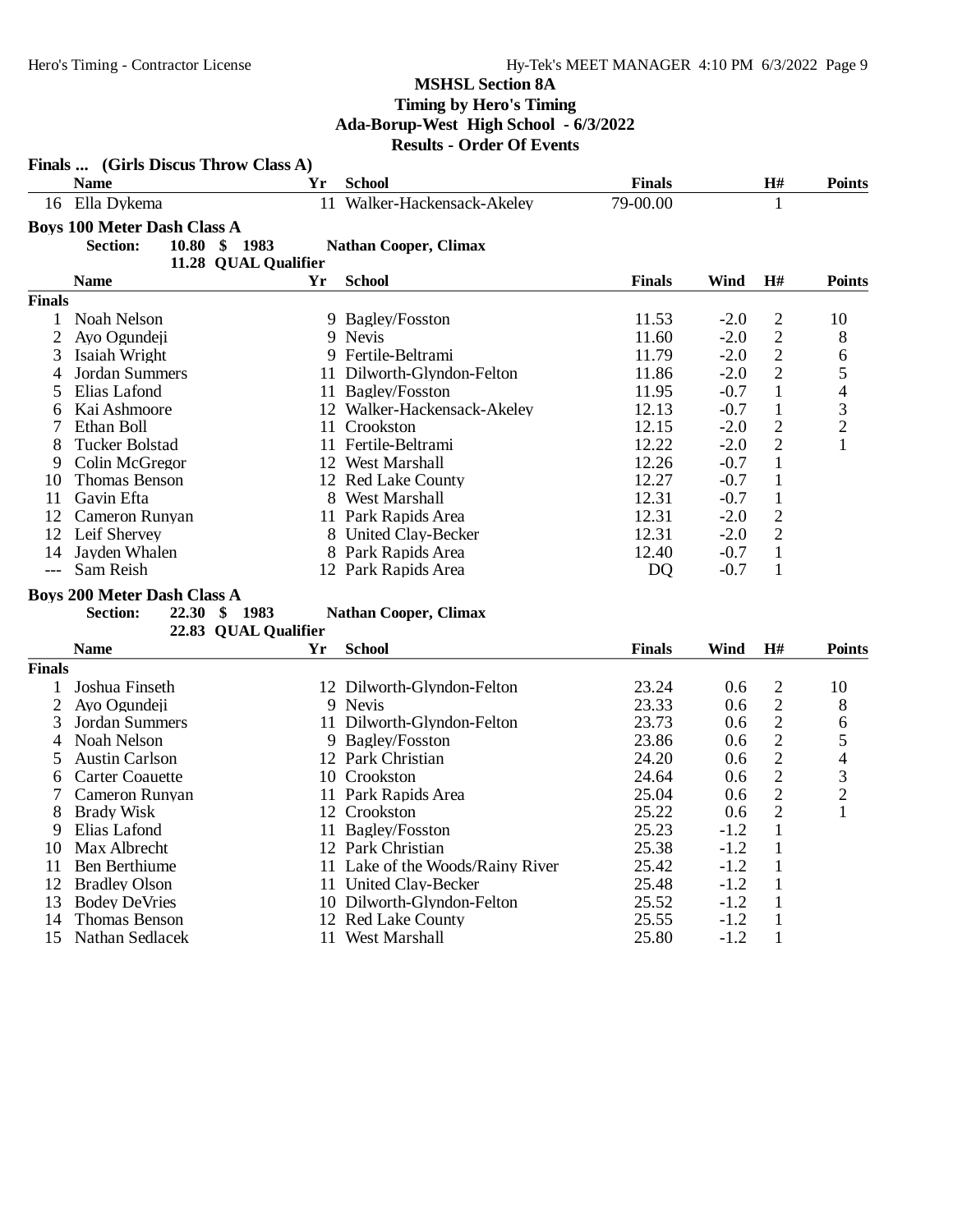#### **Boys 400 Meter Dash Class A**

| <b>Section:</b> | 49.57 \$ 1993 |                      | <b>Frank Schaap, Park Rapids</b> |
|-----------------|---------------|----------------------|----------------------------------|
|                 |               | 50.94 QUAL Qualifier |                                  |

|        | $\mathbf{v}$ case $\mathbf{v}$ and $\mathbf{v}$ |    |                                  |               |             |    |               |
|--------|-------------------------------------------------|----|----------------------------------|---------------|-------------|----|---------------|
|        | <b>Name</b>                                     | Yr | <b>School</b>                    | <b>Finals</b> |             | H# | <b>Points</b> |
| Finals |                                                 |    |                                  |               |             |    |               |
|        | Joshua Finseth                                  |    | 12 Dilworth-Glyndon-Felton       | 50.91         | <b>OUAL</b> | 2  | 10            |
|        | <b>Andrew Fahey</b>                             |    | 11 Northome/Kelliher/Blackduck   | 50.95         |             | ◠  | 8             |
| 3      | Joe Wilson                                      |    | 10 Dilworth-Glyndon-Felton       | 54.70         |             | っ  | 6             |
|        | Anson Haack                                     |    | 12 Lake of the Woods/Rainy River | 54.94         |             | ↑  |               |
|        | Sam Warne                                       |    | 12 Park Rapids Area              | 55.23         |             | ↑  | 4             |
| 6      | Landon Bakke                                    |    | 10 United Clay-Becker            | 55.68         |             | ി  | 3             |
|        | Parker Harmon                                   |    | 12 Park Rapids Area              | 56.36         |             | ◠  | $\bigcirc$    |
| 8      | Koda Thompson                                   |    | 11 Bagley/Fosston                | 56.60         |             |    |               |
| 9      | Malachi Martin                                  |    | 11 Park Rapids Area              | 56.64         |             |    |               |
| 10     | Cooper Brovold                                  |    | 9 Walker-Hackensack-Akeley       | 56.87         |             |    |               |
| 11     | Evan Knoll                                      | 11 | <b>Park Christian</b>            | 57.33         |             |    |               |
| 12     | Cole Bentley                                    | 11 | NCE/UH                           | 57.83         |             |    |               |
| 13     | Jacob Schoepp                                   | 10 | West Marshall                    | 57.91         |             |    |               |
| 14     | Isaiah Fish                                     | 10 | Warroad                          | 58.18         |             |    |               |
| 15     | Creed Tollefson                                 |    | 8 Fertile-Beltrami               | 58.20         |             |    |               |

#### **Boys 800 Meter Run Class A**

| NUU IVIELEI' KUII UIASS A |                          |  |                               |
|---------------------------|--------------------------|--|-------------------------------|
|                           | Section: 1:56.78 \$ 2009 |  | <b>Moses Heppner, Warroad</b> |

| 1:56.78 \$ 2009        |  | <b>Moses Heppner, Warroa</b> |  |
|------------------------|--|------------------------------|--|
| 2:00.73 QUAL Qualifier |  |                              |  |

|        | <b>Name</b>                                              | Yr                                             | <b>School</b>                    | <b>Finals</b> | H#             | <b>Points</b>  |
|--------|----------------------------------------------------------|------------------------------------------------|----------------------------------|---------------|----------------|----------------|
| Finals |                                                          |                                                |                                  |               |                |                |
| 1      | Eli Bervig<br>$1:00.163(1:00.163)$ $2:02.774(1:02.611)$  |                                                | 11 Park Rapids Area              | 2:02.78       | 2              | 10             |
|        | Jack McQuown<br>1:00.635(1:00.635)                       | 12<br>2:04.103 (1:03.468)                      | Clearbrook-Gonvick               | 2:04.11       | $\overline{2}$ | 8              |
|        | 3 Tucker Hansen<br>1:01.473(1:01.473)                    | 2:08.368 (1:06.895)                            | 11 Ada-Borup-West                | 2:08.37       | $\overline{2}$ | 6              |
|        | 4 Thomas Lopez<br>1:01.176(1:01.176)                     | 2:09.166 (1:07.990)                            | 9 Park Rapids Area               | 2:09.17       | 2              | 5              |
|        | 5 Lewis Jones<br>1:02.057(1:02.057)                      | 2:10.590(1:08.533)                             | 10 Grygla-Gatzke                 | 2:10.59       | $\overline{2}$ | $\overline{4}$ |
|        | 6 Seth Torgerson                                         | $1:04.305(1:04.305)$ $2:10.720(1:06.415)$      | 11 United Clay-Becker            | 2:10.72       | 1              | 3              |
|        | 7 Chase Julin<br>1:03.961 (1:03.961) 2:11.429 (1:07.468) |                                                | 11 Dilworth-Glyndon-Felton       | 2:11.43       |                | 2              |
|        | 8 Louis Gaytan                                           | $1:03.494(1:03.494)$ $2:13.051(1:09.557)$      | 10 Dilworth-Glyndon-Felton       | 2:13.06       | 2              | 1              |
| 9      | <b>Kaleb Stearns</b>                                     | $1:00.803(1:00.803)$ $2:13.661(1:12.858)$      | 12 Park Rapids Area              | 2:13.67       | $\overline{2}$ |                |
|        | 10 Seth Meikle                                           | $1:02.926(1:02.926)$ $2:17.601(1:14.675)$      | 11 Lake of the Woods/Rainy River | 2:17.61       | 2              |                |
|        | 11 Joe Tande<br>1:11.325(1:11.325)                       | 9<br>2:21.913 (1:10.588)                       | Walker-Hackensack-Akeley         | 2:21.92       | 1              |                |
|        | 12 Gunnar Fleming                                        | 9<br>$1:10.943(1:10.943)$ $2:22.386(1:11.443)$ | United Clay-Becker               | 2:22.39       | 1              |                |
| 13     | Brody Gwin                                               | $1:04.075(1:04.075)$ $2:23.254(1:19.179)$      | 12 Ada-Borup-West                | 2:23.26       | 1              |                |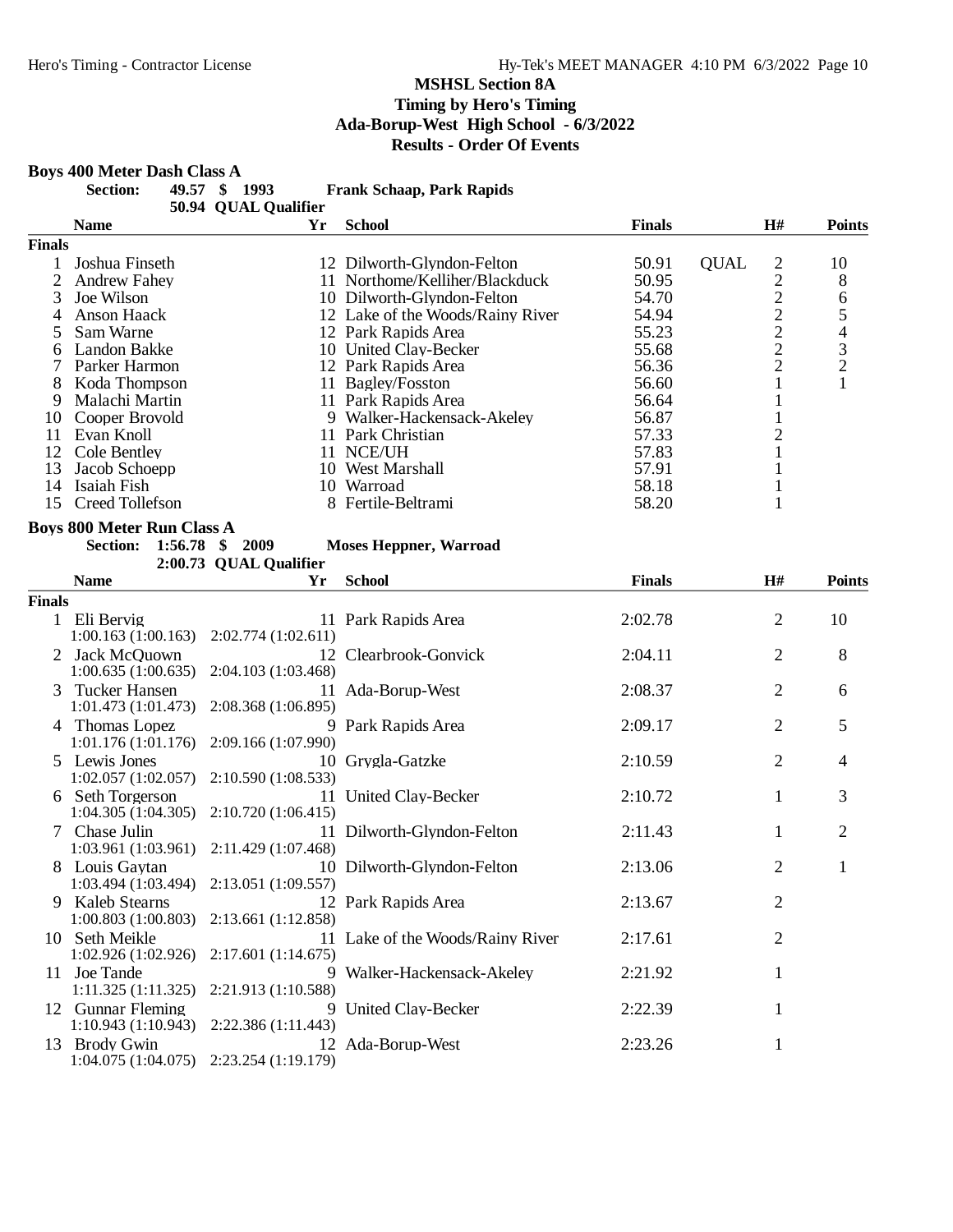|               | Finals  (Boys 800 Meter Run Class A)                          |                        |                                                                                         |               |    |                |  |  |
|---------------|---------------------------------------------------------------|------------------------|-----------------------------------------------------------------------------------------|---------------|----|----------------|--|--|
|               | <b>Name</b>                                                   | Yr                     | <b>School</b>                                                                           | <b>Finals</b> | H# | <b>Points</b>  |  |  |
|               | 14 Malachi Lilly<br>$1:11.447(1:11.447)$ $2:23.612(1:12.165)$ |                        | 12 Warroad                                                                              | 2:23.62       | 1  |                |  |  |
|               | 15 Henry Gonzalez<br>1:13.741 (1:13.741) 2:43.634 (1:29.893)  |                        | 12 Northome/Kelliher/Blackduck                                                          | 2:43.64       | 1  |                |  |  |
|               | <b>Boys 1600 Meter Run Class A</b>                            |                        |                                                                                         |               |    |                |  |  |
|               | <b>Section:</b>                                               | 4:22.18 \$ 2009        | <b>Moses Heppner, Warroad</b>                                                           |               |    |                |  |  |
|               |                                                               | 4:27.51 QUAL Qualifier |                                                                                         |               |    |                |  |  |
|               | <b>Name</b>                                                   | Yr                     | <b>School</b>                                                                           | <b>Finals</b> |    | <b>Points</b>  |  |  |
| <b>Finals</b> |                                                               |                        |                                                                                         |               |    |                |  |  |
|               | 1 George Bjorklund                                            |                        | 12 Nevis<br>4:38.828 (1:08.394)                                                         | 4:38.83       |    | 10             |  |  |
|               | 1:09.169 (1:09.169)<br>2 Ephraim Bervig                       |                        | $2:18.627(1:09.458)$ $3:30.434(1:11.807)$<br>9 Park Rapids Area                         | 4:42.71       |    | 8              |  |  |
|               | 1:08.975(1:08.975)                                            | 2:18.327(1:09.352)     | 3:29.969(1:11.642)<br>4:42.704 (1:12.735)                                               |               |    |                |  |  |
|               | 3 Blaine Hensel                                               |                        | 11 Park Rapids Area                                                                     | 4:43.94       |    | 6              |  |  |
|               | 1:09.423(1:09.423)                                            |                        | 4:43.940 (1:12.715)<br>2:19.019 (1:09.596) 3:31.225 (1:12.206)                          |               |    |                |  |  |
|               | 4 Logan Maanum                                                |                        | 11 Park Rapids Area                                                                     | 4:47.02       |    | 5              |  |  |
|               | 1:09.649 (1:09.649)                                           |                        | 2:19.844 (1:10.195) 3:32.967 (1:13.123) 4:47.017 (1:14.050)                             |               |    |                |  |  |
|               | 5 Chandler Gray                                               |                        | 12 Dilworth-Glyndon-Felton                                                              | 4:51.90       |    | 4              |  |  |
|               | 1:09.340 (1:09.340)                                           |                        | 2:19.761 (1:10.421) 3:36.164 (1:16.403) 4:51.896 (1:15.732)                             |               |    |                |  |  |
|               | 6 Seth Meikle                                                 |                        | 11 Lake of the Woods/Rainy River                                                        | 4:56.40       |    | 3              |  |  |
|               | 1:09.463(1:09.463)                                            |                        | 2:19.485 (1:10.022) 3:34.707 (1:15.222) 4:56.391 (1:21.684)                             |               |    |                |  |  |
|               | 7 Eli Peterson<br>1:11.483(1:11.483)                          |                        | 10 Nevis<br>2:27.217 (1:15.734) 3:46.189 (1:18.972) 5:02.390 (1:16.201)                 | 5:02.39       |    | $\overline{2}$ |  |  |
|               | 8 Thor Harbott                                                |                        | 11 Crookston                                                                            | 5:02.93       |    | 1              |  |  |
|               | 1:09.048 (1:09.048)                                           |                        | 2:21.974 (1:12.926) 3:45.480 (1:23.506) 5:02.923 (1:17.443)                             |               |    |                |  |  |
|               | 9 Tucker Hansen                                               |                        | 11 Ada-Borup-West                                                                       | 5:04.49       |    |                |  |  |
|               | 1:10.412(1:10.412)                                            |                        | 2:27.162 (1:16.750) 3:50.940 (1:23.778) 5:04.486 (1:13.546)                             |               |    |                |  |  |
|               | 10 Zach Martin                                                |                        | 12 Fisher/EGF Sacred Heart/Climax                                                       | 5:04.84       |    |                |  |  |
|               | 1:10.651(1:10.651)                                            |                        | 5:04.838 (1:18.247)<br>$2:26.786(1:16.135)$ $3:46.591(1:19.805)$                        |               |    |                |  |  |
|               | 11 Bridger Larson                                             |                        | 9 United Clay-Becker                                                                    | 5:06.77       |    |                |  |  |
|               | 1:12.366 (1:12.366)<br>12 Wesley Ramberg                      |                        | $2:28.637(1:16.271)$ $3:49.997(1:21.360)$<br>5:06.761 (1:16.764)<br>11 Fertile-Beltrami | 5:07.60       |    |                |  |  |
|               | 1:11.853(1:11.853)                                            |                        | 5:07.592 (1:16.364)<br>2:27.981 (1:16.128) 3:51.228 (1:23.247)                          |               |    |                |  |  |
|               | 13 Palmer Olson                                               |                        | 11 Bagley/Fosston                                                                       | 5:10.81       |    |                |  |  |
|               | 1:12.855(1:12.855)                                            |                        | 5:10.803 (1:20.369)<br>2:29.327 (1:16.472) 3:50.434 (1:21.107)                          |               |    |                |  |  |
|               | 14 Wyatt Crist                                                |                        | 8 Warroad                                                                               | 5:14.27       |    |                |  |  |
|               |                                                               |                        | 1:11.137 (1:11.137) 2:27.463 (1:16.326) 3:51.435 (1:23.972) 5:14.269 (1:22.834)         |               |    |                |  |  |
|               | 15 Van Munstenteiger                                          |                        | 8 Roseau                                                                                | 5:14.54       |    |                |  |  |
|               |                                                               |                        | 1:13.518 (1:13.518) 2:33.424 (1:19.906) 3:57.466 (1:24.042) 5:14.535 (1:17.069)         |               |    |                |  |  |
|               |                                                               |                        |                                                                                         |               |    |                |  |  |

#### **Boys 3200 Meter Run Class A Section: 9:31.50 \$ 1987 Tony Larson, Park Rapids**

|               | 9:53.28 QUAL Qualifier |    |                            |               |               |
|---------------|------------------------|----|----------------------------|---------------|---------------|
|               | <b>Name</b>            | Yr | <b>School</b>              | <b>Finals</b> | <b>Points</b> |
| <b>Finals</b> |                        |    |                            |               |               |
|               | Noah Huot              |    | 10 Park Rapids Area        | 10:11.87      | 10            |
|               | 2 Blaine Hensel        |    | 11 Park Rapids Area        | 10:28.15      | 8             |
|               | 3 George Bjorklund     |    | 12 Nevis                   | 10:32.87      | 6             |
|               | 4 Carter Julin         |    | 10 Dilworth-Glyndon-Felton | 10:42.58      |               |
|               | 5 Owen Winter          |    | 8 Dilworth-Glyndon-Felton  | 10:43.95      | 4             |
|               | 6 Taylor Johnson       |    | 11 United Clay-Becker      | 10:44.07      |               |
|               | 7 Ephraim Bervig       |    | 9 Park Rapids Area         | 10:58.84      |               |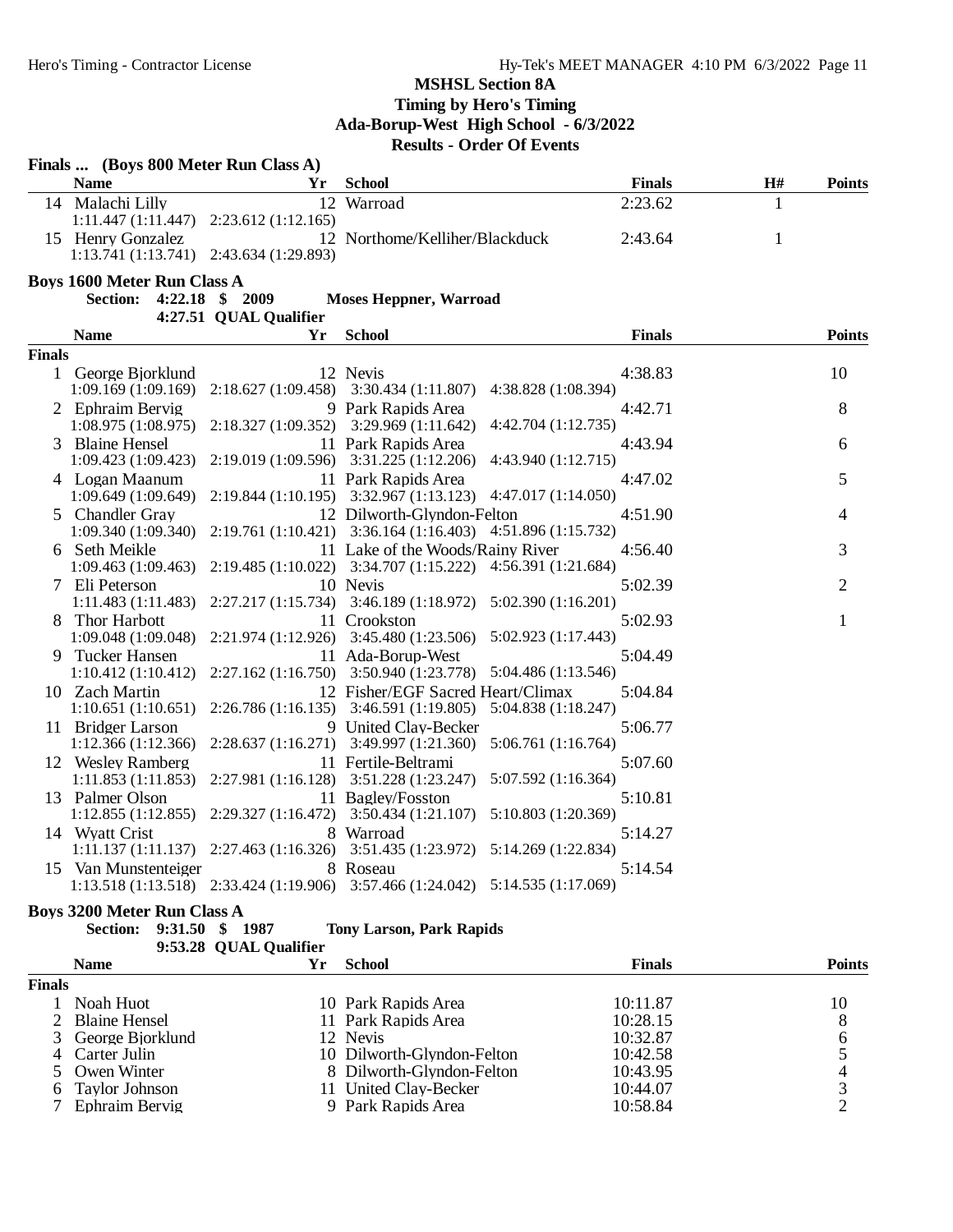# **Finals ... (Boys 3200 Meter Run Class A)**

|               | Finals  (BOYS 3200 Meter Run Class A) |    |                                |               |        |                |                |
|---------------|---------------------------------------|----|--------------------------------|---------------|--------|----------------|----------------|
|               | <b>Name</b>                           | Yr | <b>School</b>                  | <b>Finals</b> |        |                | <b>Points</b>  |
| 8             | <b>Andrew Hultin</b>                  |    | 12 Park Christian              | 11:07.04      |        |                | 1              |
| 9             | Oliver Jesme                          |    | 12 Dilworth-Glyndon-Felton     | 11:26.40      |        |                |                |
| 10            | Van Munstenteiger                     |    | 8 Roseau                       | 11:30.45      |        |                |                |
| 11            | Evan Pohl                             |    | 11 Nevis                       | 11:31.01      |        |                |                |
| 12            | Thor Harbott                          |    | 11 Crookston                   | 11:37.89      |        |                |                |
| 13            | <b>Wyatt Crist</b>                    |    | 8 Warroad                      | 11:39.06      |        |                |                |
| 14            | Reese Mowell                          |    | 12 Nevis                       | 11:43.76      |        |                |                |
| 15            | <b>Chester Retz</b>                   |    | 9 United Clay-Becker           | 12:22.87      |        |                |                |
| 16            | Kody Johnson                          | 9  | United Clay-Becker             | 12:34.82      |        |                |                |
|               | <b>Boys 110 Meter Hurdles Class A</b> |    |                                |               |        |                |                |
|               | 14.59 \$ 1996<br><b>Section:</b>      |    | <b>Luke Pfeifer, Frazee</b>    |               |        |                |                |
|               | 15.94 QUAL Qualifier                  |    |                                |               |        |                |                |
|               | <b>Name</b>                           | Yr | <b>School</b>                  | <b>Finals</b> | Wind   | H#             | <b>Points</b>  |
| <b>Finals</b> |                                       |    |                                |               |        |                |                |
|               | <b>McKale Pierson</b>                 |    | 12 Dilworth-Glyndon-Felton     | 16.05         | $-1.4$ | $\overline{c}$ | 10             |
| 2             | <b>Christian Miller</b>               |    | 12 Ada-Borup-West              | 16.11         | $-1.4$ | $\overline{2}$ | 8              |
| 3             | Caden Larson                          |    | 12 Park Christian              | 16.49         | $-1.4$ | $\overline{2}$ | 6              |
| 4             | Evan Bilinski                         |    | 11 Northome/Kelliher/Blackduck | 16.59         | $-1.4$ | $\sqrt{2}$     | 5              |
| 5             | <b>Joey Molstre</b>                   |    | 11 Dilworth-Glyndon-Felton     | 17.20         | $-1.4$ |                | 4              |
| 6             | Jon Rice                              |    | 11 Nevis                       | 17.21         | $-1.4$ | $\frac{2}{2}$  | 3              |
| 7             | Pierce Deblieck                       |    | 11 Park Rapids Area            | 17.40         | $-1.4$ | $\overline{c}$ | $\overline{c}$ |
| 8             | Colton Otero                          |    | 9 West Marshall                | 17.79         | $-1.4$ | $\overline{2}$ | $\mathbf{1}$   |
| 9             | Eli Pfeiffer                          |    | 11 Walker-Hackensack-Akeley    | 18.28         | $-1.8$ | $\mathbf{1}$   |                |
| 10            | Darryl Etter                          |    | 12 Park Rapids Area            | 18.39         | $-1.8$ | $\mathbf{1}$   |                |
| 11            | Sam Melting                           |    | 10 Ada-Borup-West              | 18.61         | $-1.8$ | $\mathbf{1}$   |                |
| 12            | Jonah Harstad                         |    | 9 Fertile-Beltrami             | 18.83         | $-1.8$ | $\mathbf{1}$   |                |
| 13            | Ryan Van Den Enide                    |    | 11 Fertile-Beltrami            | 19.08         | $-1.8$ | $\mathbf{1}$   |                |
| 14            | Spearit Washington                    |    | 11 West Marshall               | 19.10         | $-1.8$ | $\mathbf{1}$   |                |
| 15            | Carson Lambert                        |    | 11 Red Lake County             | 19.11         | $-1.8$ | $\mathbf{1}$   |                |
| 16            | Nathan Krause                         |    | 12 Park Christian              | 19.35         | $-1.8$ | 1              |                |

# **Boys 300 Meter Hurdles Class A**<br>**Section:** 39.14 \$ 1992

#### **Section: 39.14 \$ 1992 Tony Paul, Marshall Co South**

**41.15 QUAL Qualifier<br>Vr** 

|               | <b>Name</b>        | Yr | <b>School</b>                  | <b>Finals</b> | H# | <b>Points</b> |
|---------------|--------------------|----|--------------------------------|---------------|----|---------------|
| <b>Finals</b> |                    |    |                                |               |    |               |
|               | McKale Pierson     |    | 12 Dilworth-Glyndon-Felton     | 42.01         |    | 10            |
|               | 2 Evan Bilinski    |    | 11 Northome/Kelliher/Blackduck | 43.17         |    | 8             |
|               | 3 Christian Miller |    | 12 Ada-Borup-West              | 43.19         |    | 6             |
|               | 4 Ridge Flatness   |    | 11 Northome/Kelliher/Blackduck | 44.26         |    |               |
|               | 5 Pierce Deblieck  |    | 11 Park Rapids Area            | 44.41         |    |               |
|               | 6 Caden Larson     |    | 12 Park Christian              | 44.94         | ⌒  | 3             |
|               | Jon Rice           |    | 11 Nevis                       | 45.19         | ⌒  | ◠             |
| 8             | Andrew Deegan      | 11 | Walker-Hackensack-Akeley       | 45.66         |    |               |
| 9             | Joev Molstre       |    | 11 Dilworth-Glyndon-Felton     | 46.41         |    |               |
| 10            | Colton Otero       |    | 9 West Marshall                | 46.49         |    |               |
| 11            | Darryl Etter       |    | 12 Park Rapids Area            | 47.42         |    |               |
| 12            | Gerald Melin       |    | 11 Red Lake County             | 47.49         |    |               |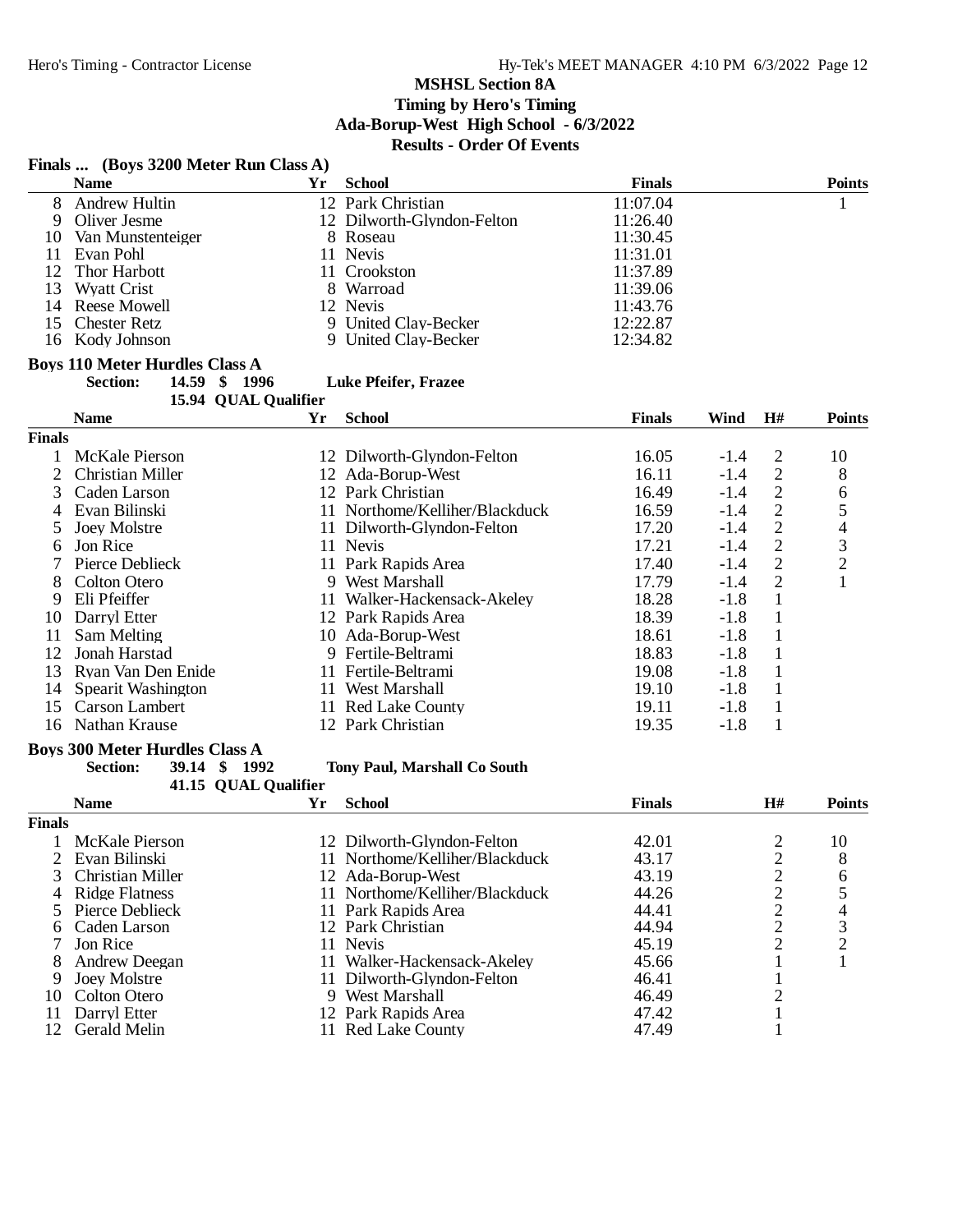| <b>Name</b><br><b>School</b><br><b>Finals</b><br>H#<br><b>Points</b><br>Yr<br>Logan Koubandonh<br>10 Roseau<br>48.14<br>13<br>1<br>Eli Pfeiffer<br>48.71<br>11 Walker-Hackensack-Akeley<br>1<br>14<br>Jonah Harstad<br>9 Fertile-Beltrami<br>49.31<br>$\mathbf{1}$<br>15<br>$\mathbf{1}$<br><b>Thor Erickson</b><br>9 United Clay-Becker<br>50.83<br>16<br><b>Boys 4x100 Meter Relay Class A</b><br>43.81 \$ 1992<br><b>Section:</b><br>, Marshall Co South<br>Molacek, Paul, Sedlacek, Efta<br>44.57 QUAL Qualifier<br><b>Finals</b><br><b>Points</b><br><b>Team</b><br><b>Relay</b><br><b>Finals</b><br>Park Christian<br>44.90<br>10<br>1<br>45.08<br>8<br>Park Rapids Area<br>6<br>Bagley/Fosston<br>45.39<br>3<br>$\begin{array}{c} 5 \\ 4 \\ 3 \\ 2 \end{array}$<br>46.29<br>Fertile-Beltrami<br>4<br>Crookston<br>46.47<br>5<br>Dilworth-Glyndon-Felton<br>46.60<br>6<br>7<br>West Marshall<br>47.23<br>$\mathbf{1}$<br>Clearbrook-Gonvick<br>47.69<br>8<br><b>Boys 4x200 Meter Relay Class A</b><br>Section: 1:32.54 \$ 1998<br>, East Grand Forks<br>King, Lueck, Olan, McCoy<br>1:32.51 QUAL Qualifier<br><b>Points</b><br><b>Team</b><br><b>Relay</b><br><b>Finals</b><br><b>Finals</b><br>Park Christian<br>1<br>1:35.14<br>10<br>Northome/Kelliher/Blackduck<br>8<br>2<br>1:35.27<br>65432<br>Ada-Borup-West<br>1:35.33<br>3<br>Dilworth-Glyndon-Felton<br>1:36.09<br>4<br>1:37.72<br>5<br>Fertile-Beltrami<br>Crookston<br>1:38.30<br>6<br>7<br>Walker-Hackensack-Akeley<br>1:41.31<br>$\mathbf{1}$<br>1:43.41<br>8<br><b>Bagley/Fosston</b><br><b>Boys 4x400 Meter Relay Class A</b><br>3:28.43 \$ 1996<br><b>Section:</b><br>, Park Rapids<br>Larson, Thelen, Klotz, Jacobson<br>3:30.92 QUAL Qualifier<br>Relay<br><b>Finals</b><br><b>Points</b><br><b>Team</b><br><b>Finals</b><br>Dilworth-Glyndon-Felton<br>3:36.51<br>10<br>1<br>2 Park Rapids Area<br>3:38.82<br>8<br>3<br>6<br>Park Christian<br>3:45.31<br>$\frac{5}{4}$<br>Lake of the Woods/Rainy River<br>3:47.38<br>4<br>Bagley/Fosston<br>3:49.98<br>5<br>Northome/Kelliher/Blackduck<br>3:50.52<br>6 |   | Finals  (Boys 300 Meter Hurdles Class A) |         |                |
|-------------------------------------------------------------------------------------------------------------------------------------------------------------------------------------------------------------------------------------------------------------------------------------------------------------------------------------------------------------------------------------------------------------------------------------------------------------------------------------------------------------------------------------------------------------------------------------------------------------------------------------------------------------------------------------------------------------------------------------------------------------------------------------------------------------------------------------------------------------------------------------------------------------------------------------------------------------------------------------------------------------------------------------------------------------------------------------------------------------------------------------------------------------------------------------------------------------------------------------------------------------------------------------------------------------------------------------------------------------------------------------------------------------------------------------------------------------------------------------------------------------------------------------------------------------------------------------------------------------------------------------------------------------------------------------------------------------------------------------------------------------------------------------------------------------------------------------------------------------------------------------------------------------------------------------------------------------------------------------------------------------------------------------------------------------------------------------|---|------------------------------------------|---------|----------------|
|                                                                                                                                                                                                                                                                                                                                                                                                                                                                                                                                                                                                                                                                                                                                                                                                                                                                                                                                                                                                                                                                                                                                                                                                                                                                                                                                                                                                                                                                                                                                                                                                                                                                                                                                                                                                                                                                                                                                                                                                                                                                                     |   |                                          |         |                |
|                                                                                                                                                                                                                                                                                                                                                                                                                                                                                                                                                                                                                                                                                                                                                                                                                                                                                                                                                                                                                                                                                                                                                                                                                                                                                                                                                                                                                                                                                                                                                                                                                                                                                                                                                                                                                                                                                                                                                                                                                                                                                     |   |                                          |         |                |
|                                                                                                                                                                                                                                                                                                                                                                                                                                                                                                                                                                                                                                                                                                                                                                                                                                                                                                                                                                                                                                                                                                                                                                                                                                                                                                                                                                                                                                                                                                                                                                                                                                                                                                                                                                                                                                                                                                                                                                                                                                                                                     |   |                                          |         |                |
|                                                                                                                                                                                                                                                                                                                                                                                                                                                                                                                                                                                                                                                                                                                                                                                                                                                                                                                                                                                                                                                                                                                                                                                                                                                                                                                                                                                                                                                                                                                                                                                                                                                                                                                                                                                                                                                                                                                                                                                                                                                                                     |   |                                          |         |                |
|                                                                                                                                                                                                                                                                                                                                                                                                                                                                                                                                                                                                                                                                                                                                                                                                                                                                                                                                                                                                                                                                                                                                                                                                                                                                                                                                                                                                                                                                                                                                                                                                                                                                                                                                                                                                                                                                                                                                                                                                                                                                                     |   |                                          |         |                |
|                                                                                                                                                                                                                                                                                                                                                                                                                                                                                                                                                                                                                                                                                                                                                                                                                                                                                                                                                                                                                                                                                                                                                                                                                                                                                                                                                                                                                                                                                                                                                                                                                                                                                                                                                                                                                                                                                                                                                                                                                                                                                     |   |                                          |         |                |
|                                                                                                                                                                                                                                                                                                                                                                                                                                                                                                                                                                                                                                                                                                                                                                                                                                                                                                                                                                                                                                                                                                                                                                                                                                                                                                                                                                                                                                                                                                                                                                                                                                                                                                                                                                                                                                                                                                                                                                                                                                                                                     |   |                                          |         |                |
|                                                                                                                                                                                                                                                                                                                                                                                                                                                                                                                                                                                                                                                                                                                                                                                                                                                                                                                                                                                                                                                                                                                                                                                                                                                                                                                                                                                                                                                                                                                                                                                                                                                                                                                                                                                                                                                                                                                                                                                                                                                                                     |   |                                          |         |                |
|                                                                                                                                                                                                                                                                                                                                                                                                                                                                                                                                                                                                                                                                                                                                                                                                                                                                                                                                                                                                                                                                                                                                                                                                                                                                                                                                                                                                                                                                                                                                                                                                                                                                                                                                                                                                                                                                                                                                                                                                                                                                                     |   |                                          |         |                |
|                                                                                                                                                                                                                                                                                                                                                                                                                                                                                                                                                                                                                                                                                                                                                                                                                                                                                                                                                                                                                                                                                                                                                                                                                                                                                                                                                                                                                                                                                                                                                                                                                                                                                                                                                                                                                                                                                                                                                                                                                                                                                     |   |                                          |         |                |
|                                                                                                                                                                                                                                                                                                                                                                                                                                                                                                                                                                                                                                                                                                                                                                                                                                                                                                                                                                                                                                                                                                                                                                                                                                                                                                                                                                                                                                                                                                                                                                                                                                                                                                                                                                                                                                                                                                                                                                                                                                                                                     |   |                                          |         |                |
|                                                                                                                                                                                                                                                                                                                                                                                                                                                                                                                                                                                                                                                                                                                                                                                                                                                                                                                                                                                                                                                                                                                                                                                                                                                                                                                                                                                                                                                                                                                                                                                                                                                                                                                                                                                                                                                                                                                                                                                                                                                                                     |   |                                          |         |                |
|                                                                                                                                                                                                                                                                                                                                                                                                                                                                                                                                                                                                                                                                                                                                                                                                                                                                                                                                                                                                                                                                                                                                                                                                                                                                                                                                                                                                                                                                                                                                                                                                                                                                                                                                                                                                                                                                                                                                                                                                                                                                                     |   |                                          |         |                |
|                                                                                                                                                                                                                                                                                                                                                                                                                                                                                                                                                                                                                                                                                                                                                                                                                                                                                                                                                                                                                                                                                                                                                                                                                                                                                                                                                                                                                                                                                                                                                                                                                                                                                                                                                                                                                                                                                                                                                                                                                                                                                     |   |                                          |         |                |
|                                                                                                                                                                                                                                                                                                                                                                                                                                                                                                                                                                                                                                                                                                                                                                                                                                                                                                                                                                                                                                                                                                                                                                                                                                                                                                                                                                                                                                                                                                                                                                                                                                                                                                                                                                                                                                                                                                                                                                                                                                                                                     |   |                                          |         |                |
|                                                                                                                                                                                                                                                                                                                                                                                                                                                                                                                                                                                                                                                                                                                                                                                                                                                                                                                                                                                                                                                                                                                                                                                                                                                                                                                                                                                                                                                                                                                                                                                                                                                                                                                                                                                                                                                                                                                                                                                                                                                                                     |   |                                          |         |                |
|                                                                                                                                                                                                                                                                                                                                                                                                                                                                                                                                                                                                                                                                                                                                                                                                                                                                                                                                                                                                                                                                                                                                                                                                                                                                                                                                                                                                                                                                                                                                                                                                                                                                                                                                                                                                                                                                                                                                                                                                                                                                                     |   |                                          |         |                |
|                                                                                                                                                                                                                                                                                                                                                                                                                                                                                                                                                                                                                                                                                                                                                                                                                                                                                                                                                                                                                                                                                                                                                                                                                                                                                                                                                                                                                                                                                                                                                                                                                                                                                                                                                                                                                                                                                                                                                                                                                                                                                     |   |                                          |         |                |
|                                                                                                                                                                                                                                                                                                                                                                                                                                                                                                                                                                                                                                                                                                                                                                                                                                                                                                                                                                                                                                                                                                                                                                                                                                                                                                                                                                                                                                                                                                                                                                                                                                                                                                                                                                                                                                                                                                                                                                                                                                                                                     |   |                                          |         |                |
|                                                                                                                                                                                                                                                                                                                                                                                                                                                                                                                                                                                                                                                                                                                                                                                                                                                                                                                                                                                                                                                                                                                                                                                                                                                                                                                                                                                                                                                                                                                                                                                                                                                                                                                                                                                                                                                                                                                                                                                                                                                                                     |   |                                          |         |                |
|                                                                                                                                                                                                                                                                                                                                                                                                                                                                                                                                                                                                                                                                                                                                                                                                                                                                                                                                                                                                                                                                                                                                                                                                                                                                                                                                                                                                                                                                                                                                                                                                                                                                                                                                                                                                                                                                                                                                                                                                                                                                                     |   |                                          |         |                |
|                                                                                                                                                                                                                                                                                                                                                                                                                                                                                                                                                                                                                                                                                                                                                                                                                                                                                                                                                                                                                                                                                                                                                                                                                                                                                                                                                                                                                                                                                                                                                                                                                                                                                                                                                                                                                                                                                                                                                                                                                                                                                     |   |                                          |         |                |
|                                                                                                                                                                                                                                                                                                                                                                                                                                                                                                                                                                                                                                                                                                                                                                                                                                                                                                                                                                                                                                                                                                                                                                                                                                                                                                                                                                                                                                                                                                                                                                                                                                                                                                                                                                                                                                                                                                                                                                                                                                                                                     |   |                                          |         |                |
|                                                                                                                                                                                                                                                                                                                                                                                                                                                                                                                                                                                                                                                                                                                                                                                                                                                                                                                                                                                                                                                                                                                                                                                                                                                                                                                                                                                                                                                                                                                                                                                                                                                                                                                                                                                                                                                                                                                                                                                                                                                                                     |   |                                          |         |                |
|                                                                                                                                                                                                                                                                                                                                                                                                                                                                                                                                                                                                                                                                                                                                                                                                                                                                                                                                                                                                                                                                                                                                                                                                                                                                                                                                                                                                                                                                                                                                                                                                                                                                                                                                                                                                                                                                                                                                                                                                                                                                                     |   |                                          |         |                |
|                                                                                                                                                                                                                                                                                                                                                                                                                                                                                                                                                                                                                                                                                                                                                                                                                                                                                                                                                                                                                                                                                                                                                                                                                                                                                                                                                                                                                                                                                                                                                                                                                                                                                                                                                                                                                                                                                                                                                                                                                                                                                     |   |                                          |         |                |
|                                                                                                                                                                                                                                                                                                                                                                                                                                                                                                                                                                                                                                                                                                                                                                                                                                                                                                                                                                                                                                                                                                                                                                                                                                                                                                                                                                                                                                                                                                                                                                                                                                                                                                                                                                                                                                                                                                                                                                                                                                                                                     |   |                                          |         |                |
|                                                                                                                                                                                                                                                                                                                                                                                                                                                                                                                                                                                                                                                                                                                                                                                                                                                                                                                                                                                                                                                                                                                                                                                                                                                                                                                                                                                                                                                                                                                                                                                                                                                                                                                                                                                                                                                                                                                                                                                                                                                                                     |   |                                          |         |                |
|                                                                                                                                                                                                                                                                                                                                                                                                                                                                                                                                                                                                                                                                                                                                                                                                                                                                                                                                                                                                                                                                                                                                                                                                                                                                                                                                                                                                                                                                                                                                                                                                                                                                                                                                                                                                                                                                                                                                                                                                                                                                                     |   |                                          |         |                |
|                                                                                                                                                                                                                                                                                                                                                                                                                                                                                                                                                                                                                                                                                                                                                                                                                                                                                                                                                                                                                                                                                                                                                                                                                                                                                                                                                                                                                                                                                                                                                                                                                                                                                                                                                                                                                                                                                                                                                                                                                                                                                     |   |                                          |         |                |
|                                                                                                                                                                                                                                                                                                                                                                                                                                                                                                                                                                                                                                                                                                                                                                                                                                                                                                                                                                                                                                                                                                                                                                                                                                                                                                                                                                                                                                                                                                                                                                                                                                                                                                                                                                                                                                                                                                                                                                                                                                                                                     |   |                                          |         |                |
|                                                                                                                                                                                                                                                                                                                                                                                                                                                                                                                                                                                                                                                                                                                                                                                                                                                                                                                                                                                                                                                                                                                                                                                                                                                                                                                                                                                                                                                                                                                                                                                                                                                                                                                                                                                                                                                                                                                                                                                                                                                                                     |   |                                          |         |                |
|                                                                                                                                                                                                                                                                                                                                                                                                                                                                                                                                                                                                                                                                                                                                                                                                                                                                                                                                                                                                                                                                                                                                                                                                                                                                                                                                                                                                                                                                                                                                                                                                                                                                                                                                                                                                                                                                                                                                                                                                                                                                                     |   |                                          |         |                |
|                                                                                                                                                                                                                                                                                                                                                                                                                                                                                                                                                                                                                                                                                                                                                                                                                                                                                                                                                                                                                                                                                                                                                                                                                                                                                                                                                                                                                                                                                                                                                                                                                                                                                                                                                                                                                                                                                                                                                                                                                                                                                     |   |                                          |         |                |
|                                                                                                                                                                                                                                                                                                                                                                                                                                                                                                                                                                                                                                                                                                                                                                                                                                                                                                                                                                                                                                                                                                                                                                                                                                                                                                                                                                                                                                                                                                                                                                                                                                                                                                                                                                                                                                                                                                                                                                                                                                                                                     |   |                                          |         |                |
|                                                                                                                                                                                                                                                                                                                                                                                                                                                                                                                                                                                                                                                                                                                                                                                                                                                                                                                                                                                                                                                                                                                                                                                                                                                                                                                                                                                                                                                                                                                                                                                                                                                                                                                                                                                                                                                                                                                                                                                                                                                                                     |   |                                          |         |                |
|                                                                                                                                                                                                                                                                                                                                                                                                                                                                                                                                                                                                                                                                                                                                                                                                                                                                                                                                                                                                                                                                                                                                                                                                                                                                                                                                                                                                                                                                                                                                                                                                                                                                                                                                                                                                                                                                                                                                                                                                                                                                                     |   |                                          |         |                |
|                                                                                                                                                                                                                                                                                                                                                                                                                                                                                                                                                                                                                                                                                                                                                                                                                                                                                                                                                                                                                                                                                                                                                                                                                                                                                                                                                                                                                                                                                                                                                                                                                                                                                                                                                                                                                                                                                                                                                                                                                                                                                     |   |                                          |         |                |
|                                                                                                                                                                                                                                                                                                                                                                                                                                                                                                                                                                                                                                                                                                                                                                                                                                                                                                                                                                                                                                                                                                                                                                                                                                                                                                                                                                                                                                                                                                                                                                                                                                                                                                                                                                                                                                                                                                                                                                                                                                                                                     |   |                                          |         |                |
|                                                                                                                                                                                                                                                                                                                                                                                                                                                                                                                                                                                                                                                                                                                                                                                                                                                                                                                                                                                                                                                                                                                                                                                                                                                                                                                                                                                                                                                                                                                                                                                                                                                                                                                                                                                                                                                                                                                                                                                                                                                                                     |   |                                          |         |                |
|                                                                                                                                                                                                                                                                                                                                                                                                                                                                                                                                                                                                                                                                                                                                                                                                                                                                                                                                                                                                                                                                                                                                                                                                                                                                                                                                                                                                                                                                                                                                                                                                                                                                                                                                                                                                                                                                                                                                                                                                                                                                                     |   |                                          |         |                |
|                                                                                                                                                                                                                                                                                                                                                                                                                                                                                                                                                                                                                                                                                                                                                                                                                                                                                                                                                                                                                                                                                                                                                                                                                                                                                                                                                                                                                                                                                                                                                                                                                                                                                                                                                                                                                                                                                                                                                                                                                                                                                     |   |                                          |         |                |
|                                                                                                                                                                                                                                                                                                                                                                                                                                                                                                                                                                                                                                                                                                                                                                                                                                                                                                                                                                                                                                                                                                                                                                                                                                                                                                                                                                                                                                                                                                                                                                                                                                                                                                                                                                                                                                                                                                                                                                                                                                                                                     |   |                                          |         |                |
|                                                                                                                                                                                                                                                                                                                                                                                                                                                                                                                                                                                                                                                                                                                                                                                                                                                                                                                                                                                                                                                                                                                                                                                                                                                                                                                                                                                                                                                                                                                                                                                                                                                                                                                                                                                                                                                                                                                                                                                                                                                                                     |   |                                          |         |                |
|                                                                                                                                                                                                                                                                                                                                                                                                                                                                                                                                                                                                                                                                                                                                                                                                                                                                                                                                                                                                                                                                                                                                                                                                                                                                                                                                                                                                                                                                                                                                                                                                                                                                                                                                                                                                                                                                                                                                                                                                                                                                                     |   |                                          |         |                |
|                                                                                                                                                                                                                                                                                                                                                                                                                                                                                                                                                                                                                                                                                                                                                                                                                                                                                                                                                                                                                                                                                                                                                                                                                                                                                                                                                                                                                                                                                                                                                                                                                                                                                                                                                                                                                                                                                                                                                                                                                                                                                     |   |                                          |         |                |
|                                                                                                                                                                                                                                                                                                                                                                                                                                                                                                                                                                                                                                                                                                                                                                                                                                                                                                                                                                                                                                                                                                                                                                                                                                                                                                                                                                                                                                                                                                                                                                                                                                                                                                                                                                                                                                                                                                                                                                                                                                                                                     | 7 | United Clay-Becker                       | 4:00.26 | $\overline{2}$ |

8 Walker-Hackensack-Akeley 4:00.68 1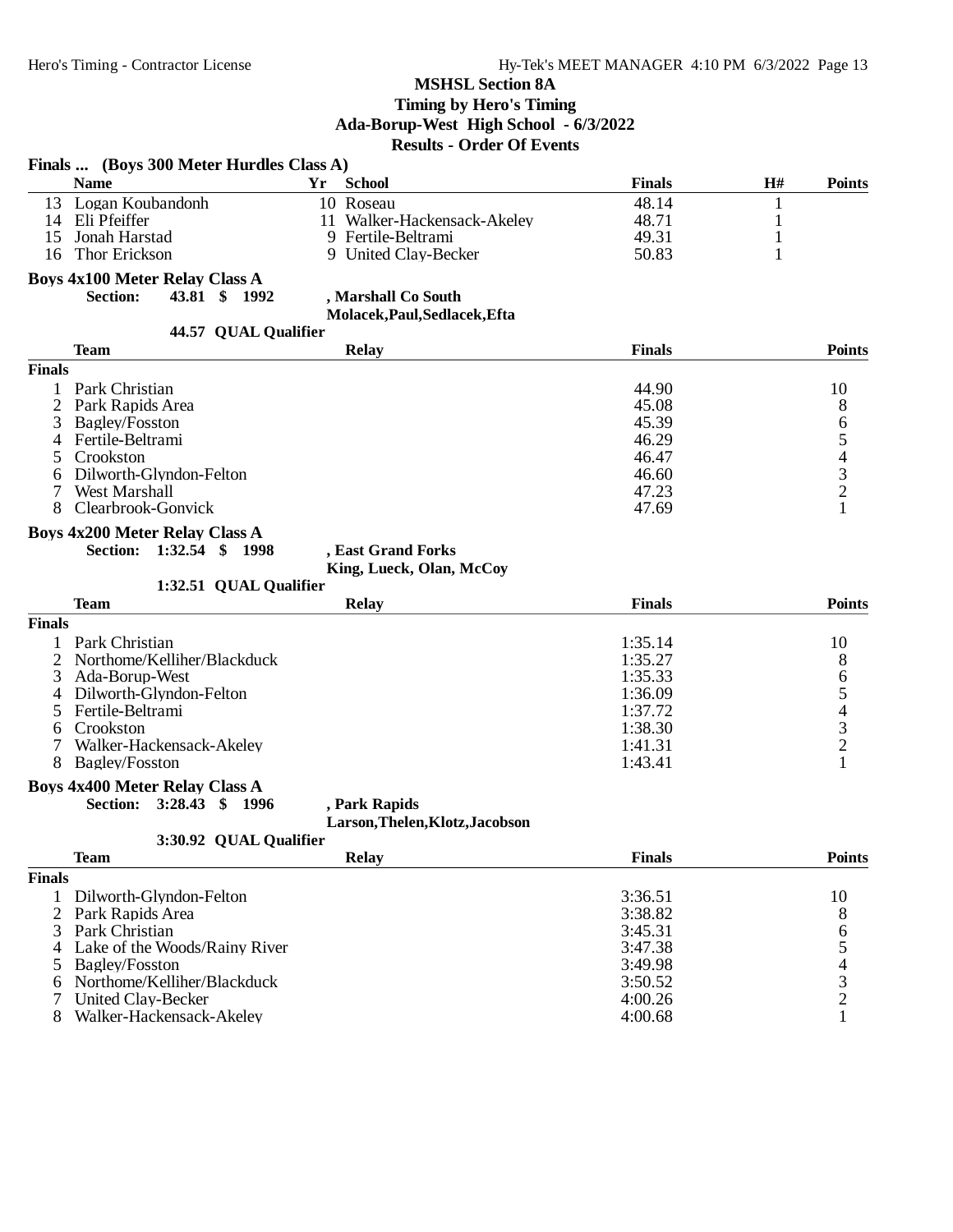# **Boys 4x800 Meter Relay Class A**

**Section: 8:11.32 \$ 2001 , Bagley/Fosston**

**Nelson,Staskivige,Hendrickson,Nava**

|                | 8:20.54 QUAL Qualifier         |         |                                  |               |             |                         |
|----------------|--------------------------------|---------|----------------------------------|---------------|-------------|-------------------------|
|                | <b>Team</b>                    |         | <b>Relay</b>                     | <b>Finals</b> |             | <b>Points</b>           |
| <b>Finals</b>  |                                |         |                                  |               |             |                         |
| 1              | Park Rapids Area               |         |                                  | 8:24.46       |             | 10                      |
| $\overline{2}$ | Dilworth-Glyndon-Felton        |         |                                  | 8:47.59       |             |                         |
| 3              | United Clay-Becker             |         |                                  | 8:50.89       |             |                         |
| 4              | Park Christian                 |         |                                  | 9:17.32       |             |                         |
| 5.             | Roseau                         |         |                                  | 9:36.07       |             | 865432                  |
| 6              | Lake of the Woods/Rainy River  |         |                                  | 9:44.14       |             |                         |
| 7              | Bagley/Fosston                 |         |                                  | 9:54.68       |             |                         |
| 8              | West Marshall                  |         |                                  | 10:08.71      |             | $\mathbf{1}$            |
|                | <b>Boys High Jump Class A</b>  |         |                                  |               |             |                         |
|                | <b>Section:</b><br>6-08.25     | \$ 2009 | <b>Austin Dennis, WHA</b>        |               |             |                         |
|                | 6-01.00 QUAL Qualifier         |         |                                  |               |             |                         |
|                | <b>Name</b>                    | Yr      | <b>School</b>                    | <b>Finals</b> |             | <b>Points</b>           |
| <b>Finals</b>  |                                |         |                                  |               |             |                         |
| 1              | <b>Gerald Melin</b>            |         | 11 Red Lake County               | 6-01.00       | <b>QUAL</b> | 10                      |
| $\overline{2}$ | Caden Larson                   |         | 12 Park Christian                | $6 - 01.00$   | <b>QUAL</b> | 8                       |
| 3              | Sam Senske                     |         | 11 United Clay-Becker            | 6-01.00       | <b>QUAL</b> | 6                       |
| 4              | Avery Lavine                   |         | 11 Clearbrook-Gonvick            | $5 - 11.00$   |             | 5                       |
| 5              | Charles Scholl                 |         | 10 Ada-Borup-West                | 5-09.00       |             | 3.50                    |
| 5              | Isaac Jacobson                 |         | 8 Park Christian                 | 5-09.00       |             | 3.50                    |
| 7              | Quaid Johnson                  |         | 12 Lake of the Woods/Rainy River | 5-09.00       |             | $\overline{\mathbf{c}}$ |
| 8              | Derek Tibbetts                 |         | 11 United Clay-Becker            | 5-07.00       |             | $\mathbf{1}$            |
| 9              | Christian Loken                |         | 10 Grygla-Gatzke                 | 5-07.00       |             |                         |
| 10             | Logan Jackson                  |         | 12 Park Rapids Area              | 5-07.00       |             |                         |
| 10             | Kainen Koponen                 |         | 8 West Marshall                  | 5-07.00       |             |                         |
| 12             | <b>Andrew Deegan</b>           |         | 11 Walker-Hackensack-Akeley      | 5-05.00       |             |                         |
| 13             | <b>Gunnar Lund</b>             |         | 10 Roseau                        | 5-05.00       |             |                         |
| 14             | <b>Bridger Carlson</b>         |         | 9 Park Christian                 | 5-05.00       |             |                         |
|                | 14 Malachi Lilly               |         | 12 Warroad                       | 5-05.00       |             |                         |
| 16             | Ben Lepard                     |         | 11 Dilworth-Glyndon-Felton       | 5-05.00       |             |                         |
| 16             | Jackson Kaiser                 |         | 9 Bagley/Fosston                 | 5-05.00       |             |                         |
|                | 18 Reed Hanson                 |         | 10 West Marshall                 | 5-03.00       |             |                         |
| 19             | Elijah Wellumson               |         | 9 Fisher/EGF Sacred Heart/Climax | 5-03.00       |             |                         |
| 20             | Joe Tande                      |         | 9 Walker-Hackensack-Akeley       | 5-01.00       |             |                         |
|                | <b>Boys Pole Vault Class A</b> |         |                                  |               |             |                         |
|                | <b>Section:</b><br>14-06<br>\$ | 1995    | <b>Chris Chandler, Crookston</b> |               |             |                         |
|                | 13-03.00 QUAL Qualifier        |         |                                  |               |             |                         |
|                | <b>Name</b>                    | Yr      | <b>School</b>                    | <b>Finals</b> |             | <b>Points</b>           |
| <b>Finals</b>  |                                |         |                                  |               |             |                         |
| 1              | Gavin Gullikson                |         | 12 West Marshall                 | 13-03.00      | <b>QUAL</b> | 10                      |
| $\overline{2}$ | <b>Brody Gwin</b>              |         | 12 Ada-Borup-West                | 11-09.00      |             | 8                       |
| 3              | <b>Tyson Mortimer</b>          |         | 11 West Marshall                 | 11-03.00      |             | 6                       |

3 Tyson Mortimer 11 West Marshall 11-03.00 6<br>4 Cameron Runyan 11 Park Rapids Area 11-03.00 5

11 Park Rapids Area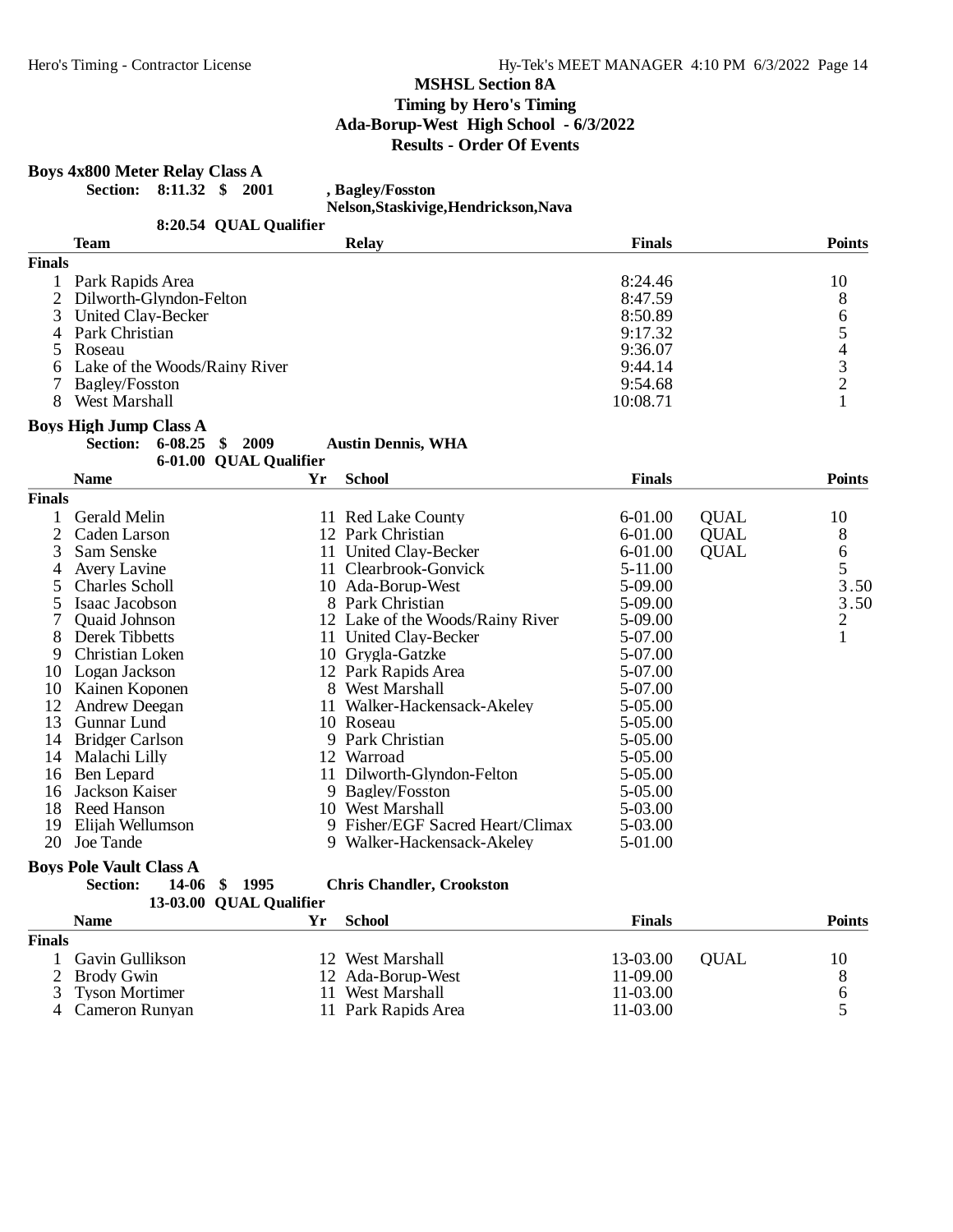# **Finals ... (Boys Pole Vault Class A)**

|    | <b>Name</b>           | Yr | <b>School</b>                    | <b>Finals</b> | <b>Points</b> |
|----|-----------------------|----|----------------------------------|---------------|---------------|
|    | 5 Joey Molstre        |    | 11 Dilworth-Glyndon-Felton       | 10-09.00      | 4             |
|    | 6 Hayden Rettke       |    | 8 Walker-Hackensack-Akeley       | 10-09.00      | 3             |
|    | 7 Nick Magnusson      |    | 12 Roseau                        | 9-09.00       |               |
| 8  | Joe Wilson            |    | 10 Dilworth-Glyndon-Felton       | 9-09.00       |               |
| 9  | Will Stromstad        |    | 11 Fertile-Beltrami              | $9-09.00$     |               |
| 10 | Gunnar Lund           |    | 10 Roseau                        | $9-03.00$     |               |
| 11 | <b>Wesley Ramberg</b> |    | 11 Fertile-Beltrami              | $9-03.00$     |               |
| 11 | Luke Jalbert          |    | 9 Ada-Borup-West                 | $9-03.00$     |               |
| 13 | Brent Wesala          |    | 10 BGMR                          | 8-09.00       |               |
|    | 14 Wyatt Stokke       |    | 10 Lake of the Woods/Rainy River | 8-09.00       |               |
| 15 | Landon Morkassel      |    | 11 Dilworth-Glyndon-Felton       | 8-03.00       |               |
|    | --- Zach Van Batavia  |    | 12 Park Rapids Area              | NΗ            |               |

**Boys Long Jump Class A**<br>Section: 22-02 \$ 1999

**Section: 22-02 \$ 1999 Adam Stratton, Fisher/Climax**

20-11.00 QUAL Qualifier

|               | <b>Name</b>           | Yr  | <b>School</b>                    | <b>Finals</b> | Wind | H#             | <b>Points</b> |
|---------------|-----------------------|-----|----------------------------------|---------------|------|----------------|---------------|
| <b>Finals</b> |                       |     |                                  |               |      |                |               |
|               | Joshua Finseth        |     | 12 Dilworth-Glyndon-Felton       | 20-10.75      | 1.2  | $\overline{2}$ | 10            |
|               | Isaiah Wright         |     | 9 Fertile-Beltrami               | $20-02.25$    | 1.1  |                | 8             |
| 3             | Gavin Hockstedler     | 11. | <b>BGMR</b>                      | $20-02.00$    | 2.2  | 2              | 6             |
| 4             | Colten Pagnac         | 12. | West Marshall                    | $20-02.00$    | 0.7  | 2              | 5             |
| 5.            | <b>Bradley Olson</b>  |     | 11 United Clay-Becker            | 19-03.25      | 1.6  | 2              | 4             |
| 6             | Cameron Spaeth        |     | 10 Ada-Borup-West                | $19-02.50$    | 3.1  |                | 3             |
|               | <b>Brenner</b> Spaeth | 11. | Park Christian                   | 19-01.50      | 1.1  | 2              | 2             |
| 8             | Liam Collins          |     | 10 BGMR                          | 19-01.25      | 2.1  | 2              |               |
| 9             | <b>Blake Rychlock</b> |     | 10 Grygla-Gatzke                 | 19-01.00      | 2.2  |                |               |
| 10            | Caden Larson          |     | 12 Park Christian                | 18-07.75      | 2.8  | 2              |               |
| 11            | Colin McGregor        | 12  | West Marshall                    | 18-04.50      | 1.8  |                |               |
| 12            | Kai Ashmoore          |     | Walker-Hackensack-Akeley         | 17-09.75      | 1.3  |                |               |
| 13            | Jayden Whalen         | 8.  | Park Rapids Area                 | 17-09.75      | 1.3  |                |               |
| 14            | <b>McKale Pierson</b> |     | 12 Dilworth-Glyndon-Felton       | 17-06.00      | 1.0  | 2              |               |
| 15            | Ben Berthiume         |     | 11 Lake of the Woods/Rainy River | 17-00.75      | 1.6  |                |               |
| ---           | Sam Reish             |     | 12 Park Rapids Area              | DO            | 1.9  |                |               |

**Boys Triple Jump Class A**<br>Section: **45-03** \$ 2021

**Section: 45-03 \$ 2021 Joshua Finseth, DGF**

| 43-06.00 QUAL Qualifier |  |
|-------------------------|--|
|                         |  |

|        | <b>Name</b>           | Yr  | <b>School</b>               | <b>Finals</b> | Wind | H#            | <b>Points</b> |
|--------|-----------------------|-----|-----------------------------|---------------|------|---------------|---------------|
| Finals |                       |     |                             |               |      |               |               |
|        | Joshua Finseth        |     | 12 Dilworth-Glyndon-Felton  | 42-11.00      | 1.9  |               | 10            |
|        | 2 Liam Collins        | 10. | <b>BGMR</b>                 | $41 - 02.00$  | 3.3  |               | 8             |
|        | Kai Ashmoore          |     | 12 Walker-Hackensack-Akeley | 40-03.75      | 1.8  |               | 6             |
| 4      | Cole Bentley          |     | 11 NCE/UH                   | 39-04.25      | 1.5  | റ             |               |
|        | 5 Gavin Hockstedler   | 11  | <b>BGMR</b>                 | 39-02.75      | 1.4  | 2             | 4             |
|        | Isaiah Tofibam        |     | 11 Park Christian           | 39-01.00      | 0.8  | $\mathcal{L}$ | 3             |
|        | Cole Spenst           |     | 12 Warroad                  | 37-05.00      | 2.4  |               |               |
|        | Colten Pagnac         |     | 12 West Marshall            | 37-04.50      | 1.5  |               |               |
| Q      | <b>Blake Rychlock</b> |     | 10 Grvgla-Gatzke            | 37-02.00      | 3.0  |               |               |
|        |                       |     |                             |               |      |               |               |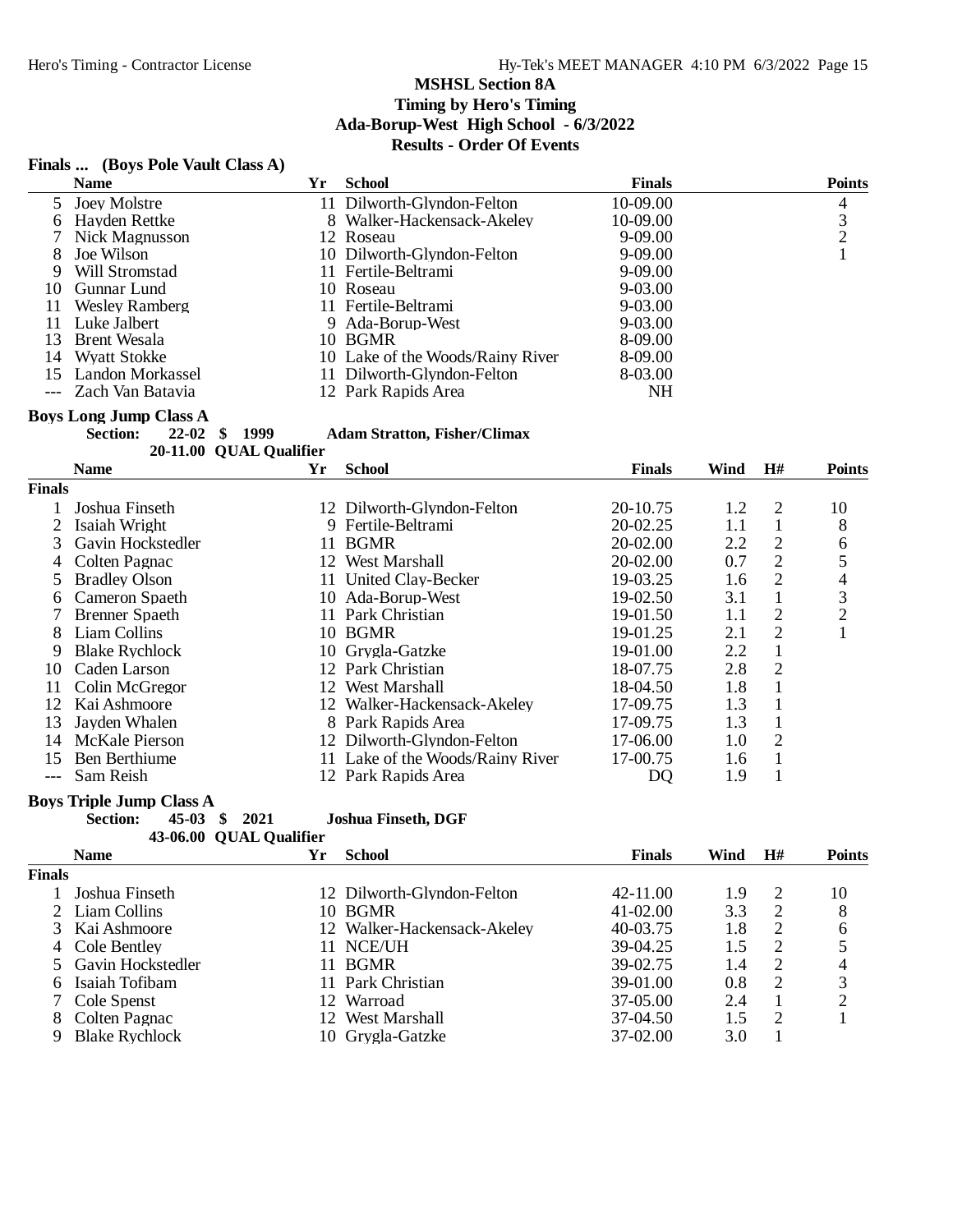## **Finals ... (Boys Triple Jump Class A)**

|                | <b>Name</b>                          | Yr | <b>School</b>                        | <b>Finals</b> | Wind<br>H#                                                | <b>Points</b>  |
|----------------|--------------------------------------|----|--------------------------------------|---------------|-----------------------------------------------------------|----------------|
| 10             | <b>Charles Scholl</b>                |    | 10 Ada-Borup-West                    | 36-04.50      | 5.0<br>1                                                  |                |
| 11             | Kaden Pierce                         |    | 9 West Marshall                      | 35-04.25      | 1.8<br>$\mathbf{1}$                                       |                |
| 12             | Ryan Van Den Enide                   |    | 11 Fertile-Beltrami                  | 35-04.00      | $\mathbf{1}$<br>1.0                                       |                |
| 13             | Zach Van Batavia                     |    | 12 Park Rapids Area                  | 34-11.50      | $\mathbf{1}$<br>$+0.0$                                    |                |
| 14             | Ethan Magnusson                      |    | 12 United Clay-Becker                | 34-04.50      | $\mathbf{1}$<br>1.5                                       |                |
| $---$          | Sam Reish                            |    | 12 Park Rapids Area                  | <b>FOUL</b>   | $\overline{2}$                                            |                |
| $---$          | <b>Zach Martin</b>                   |    | 12 Fisher/EGF Sacred Heart/Climax    | <b>FOUL</b>   | 1                                                         |                |
|                | <b>Boys Shot Put Class A</b>         |    |                                      |               |                                                           |                |
|                | <b>Section:</b><br>\$1992<br>56-01   |    | David Borowicz, Stephen              |               |                                                           |                |
|                | 49-10.00 QUAL Qualifier              |    |                                      |               |                                                           |                |
|                | <b>Name</b>                          | Yr | <b>School</b>                        | <b>Finals</b> | H#                                                        | <b>Points</b>  |
| <b>Finals</b>  |                                      |    |                                      |               |                                                           |                |
| 1              | Luke Hartung                         |    | 11 Park Rapids Area                  | 47-05.00      | $\overline{\mathbf{c}}$                                   | 10             |
| $\overline{c}$ | <b>Treston Nichols</b>               |    | 10 BGMR                              | 45-11.50      |                                                           | 8              |
| 3              | <b>Brady Skeim</b>                   |    | 12 BGMR                              | 45-06.00      |                                                           | 6              |
| 4              | Gage Hockstedler                     |    | 12 BGMR                              | 45-04.25      | $\begin{array}{c}\n2 \\ 2 \\ 2 \\ 2\n\end{array}$         | 5              |
| 5              | Jake Borowicz                        |    | 9 Roseau                             | 44-00.00      |                                                           | 4              |
| 6              | Tristan Hill                         |    | 12 Park Rapids Area                  | 43-09.00      |                                                           | 3              |
| 7              | Victor Sosa                          |    | 11 Dilworth-Glyndon-Felton           | 43-03.75      | $\overline{c}$                                            | $\overline{c}$ |
| 8              | Phillip Lien                         |    | 12 Park Christian                    | 42-06.00      | $\mathbf{1}$                                              | $\mathbf{1}$   |
| 9              | <b>Tyler Jacobson</b>                |    | 11 United Clay-Becker                | 41-01.00      | 1                                                         |                |
| 10             | <b>Zachary Troyer</b>                |    | 10 Park Christian                    | 40-01.00      | $\overline{c}$                                            |                |
| 11             | Cole Bentley                         |    | 11 NCE/UH                            | 39-01.00      | 1                                                         |                |
| 12             | <b>Quinten Friborg</b>               |    | 11 Bagley/Fosston                    | 38-04.00      |                                                           |                |
| 13             | Dante Frank                          |    | 11 Northome/Kelliher/Blackduck       | 38-04.00      |                                                           |                |
| 14             |                                      |    | 12 Park Christian                    | 37-07.00      |                                                           |                |
|                | Riley Erkenbrack                     |    |                                      |               |                                                           |                |
| 15             | Thomas Thureen                       |    | 10 Dilworth-Glyndon-Felton           | 36-04.00      |                                                           |                |
| 16             | Dylan Nysetvold                      |    | 12 NCE/UH                            | 35-04.00      | 1                                                         |                |
|                | <b>Boys Discus Throw Class A</b>     |    |                                      |               |                                                           |                |
|                | <b>Section:</b><br>166-00<br>\$ 2004 |    | <b>Jerry Netland, Bagley/Fosston</b> |               |                                                           |                |
|                | 145-08 QUAL Qualifier                |    |                                      |               |                                                           |                |
|                | <b>Name</b>                          | Yr | <b>School</b>                        | <b>Finals</b> | H#                                                        | <b>Points</b>  |
| <b>Finals</b>  |                                      |    |                                      |               |                                                           |                |
| 1              | <b>Brady Skeim</b>                   |    | 12 BGMR                              | 151-10.00     | <b>QUAL</b><br>$\overline{\mathbf{c}}$                    | 10             |
| $\overline{c}$ | Tristan Hill                         |    | 12 Park Rapids Area                  | 147-02.00     | $\begin{array}{c} 2 \\ 2 \\ 2 \end{array}$<br><b>QUAL</b> | 8              |
| 3              | Cole Bentley                         |    | 11 NCE/UH                            | 143-01.00     |                                                           | 6              |
| 4              | Luke Hartung                         |    | 11 Park Rapids Area                  | 138-06.00     |                                                           | 5              |
| 5              | Gage Hockstedler                     |    | 12 BGMR                              | 128-03.00     |                                                           | 4              |
| 6              | Victor Sosa                          |    | 11 Dilworth-Glyndon-Felton           | 127-03.00     | $\overline{\mathbf{c}}$                                   | 3              |
| 7              | Austin Kautzman                      |    | 12 BGMR                              | 125-10.00     | $\overline{c}$                                            | $\overline{c}$ |
| 8              | John Vetter                          |    | 11 United Clay-Becker                | 123-01.00     | $\overline{c}$                                            | 1              |
| 9              | <b>Quinten Friborg</b>               |    | 11 Bagley/Fosston                    | 112-10.00     | 1                                                         |                |
| 10             | <b>Tyler Jacobson</b>                |    | 11 United Clay-Becker                | 112-07.00     | 1                                                         |                |
| 11             | Jake Borowicz                        |    | 9 Roseau                             | 112-06.00     | 1                                                         |                |
|                | 12 Phillip Lien                      |    | 12 Park Christian                    | 111-01.00     |                                                           |                |

10 Dilworth-Glyndon-Felton 104-09.00 1<br>12 NCE/UH 103-05.00 1

12 Phillip Lien 12 Park Christian 111-01.00 1<br>13 Thomas Thureen 10 Dilworth-Glyndon-Felton 104-09.00 1

14 Dylan Nysetvold